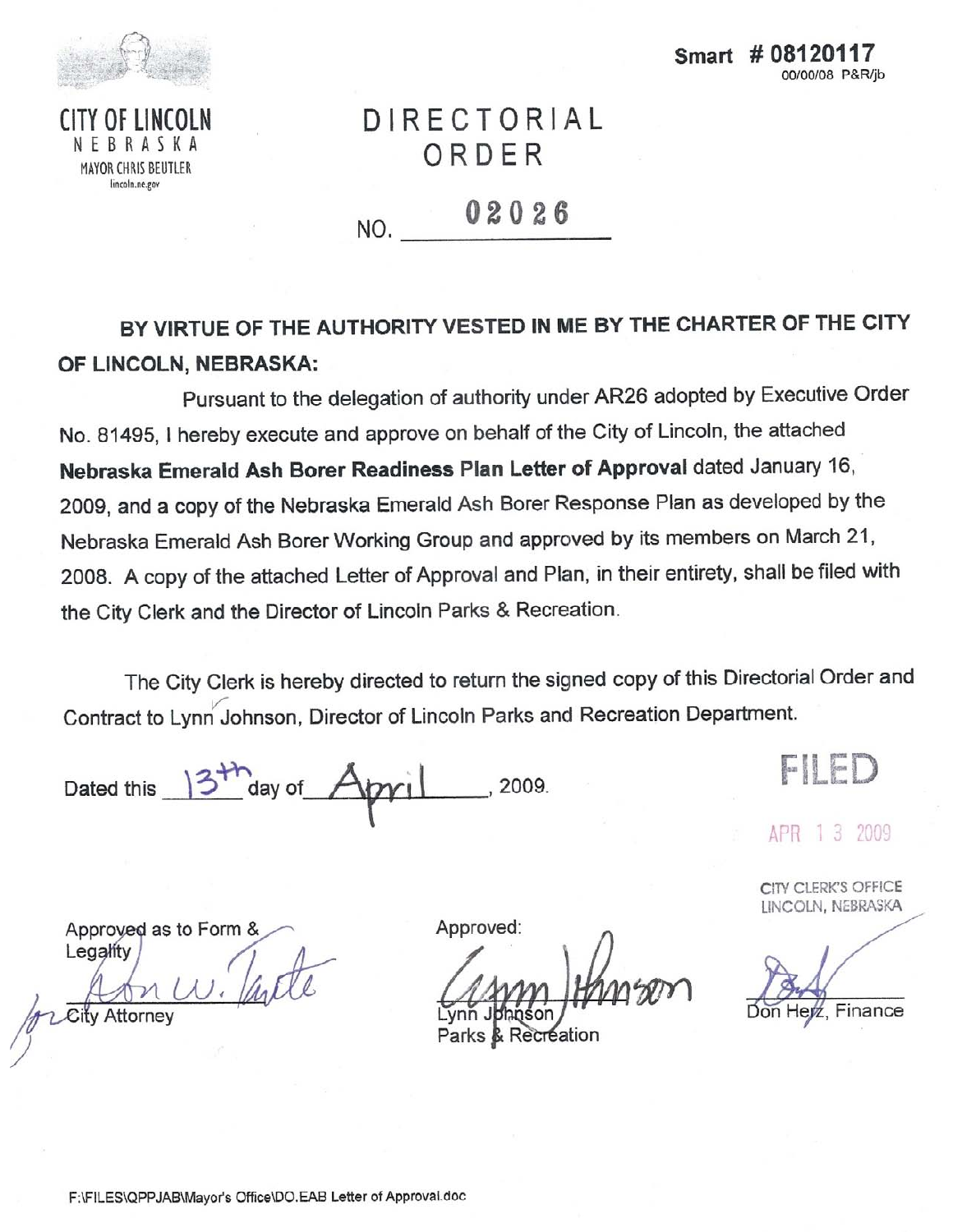## Nebraska Emerald Ash Borer Response Plan **Letter of Approval**

January 16, 2009

Justification: The emerald ash borer (EAB) (Agrilus planipennis Fairmaire) is a new, significant threat to the urban and rural forests of Nebraska. First identified in 2002 in southeast Michigan, this exotic beetle has destroyed millions of ash trees and is now known to be present in Michigan, Illinois, Indiana, Maryland, Missouri, Ohio, Pennsylvania, Virginia, West Virginia, Wisconsin, and Ontario and Quebec, Canada.

The difficulty of detecting EAB infestations early in their development has led many times to the movement of EAB into new areas when ash firewood and other ash materials containing EAB has been transported. Because new EAB locations continue to be discovered beyond the known areas and control efforts have not been able to contain the pest, the insect is expected to spread eventually throughout North America wherever ash is present. EAB has not yet been found in Nebraska, and we can avoid or reduce the severe financial impact it will have on our citizens if we keep the insect out of the state for as long as possible.

The Nebraska Emerald Ash Borer Working Group was formed in 2006 to develop a response plan to reduce the likelihood of an EAB introduction into Nebraska and to find, contain, delimit, and minimize the impact of EAB if it is introduced into the state. This plan was completed March 21, 2008. It is intended to be an evolving plan and will change as new, important information becomes available.

Approval of the Response Plan: This letter confirms our organizations' approval of the Nebraska Emerald Ash Borer Response Plan as developed by the Nebraska Emerald Ash Borer Working Group and approved by its members on March 21, 2008. As leaders of the following organizations, we agree to work together per the Response Plan to reduce the significant impact emerald ash borer will have on the state when it arrives.

Greg Ibach, Director Nebraska Department of Agriculture

Dr. John Owens, Vice Chancellor, IANR University of Nebraska-Lincoln

Mil Bruce Hoffman, President

Nebraska Arborists Association

Steve Chick, State Conservationist **USDA Natural Resources Conservation Service** 

Lynn Johnson, Dir

City of Lincoln Parks and Recreation Department

Vicki Wohlers, State Plant Health Director **USDA APHIS PPO** 

Rex Amack, Director Nebraska Game and Parks Commission

Kim Todd, President Nebraska Nursery and Landscape Association

law

Susan E. Gray, Program Leader Forest Health Protection, Rocky Mountain Region, USDA Forest Service

Dan Lambe, Vice President of Programs Arbor Day Foundation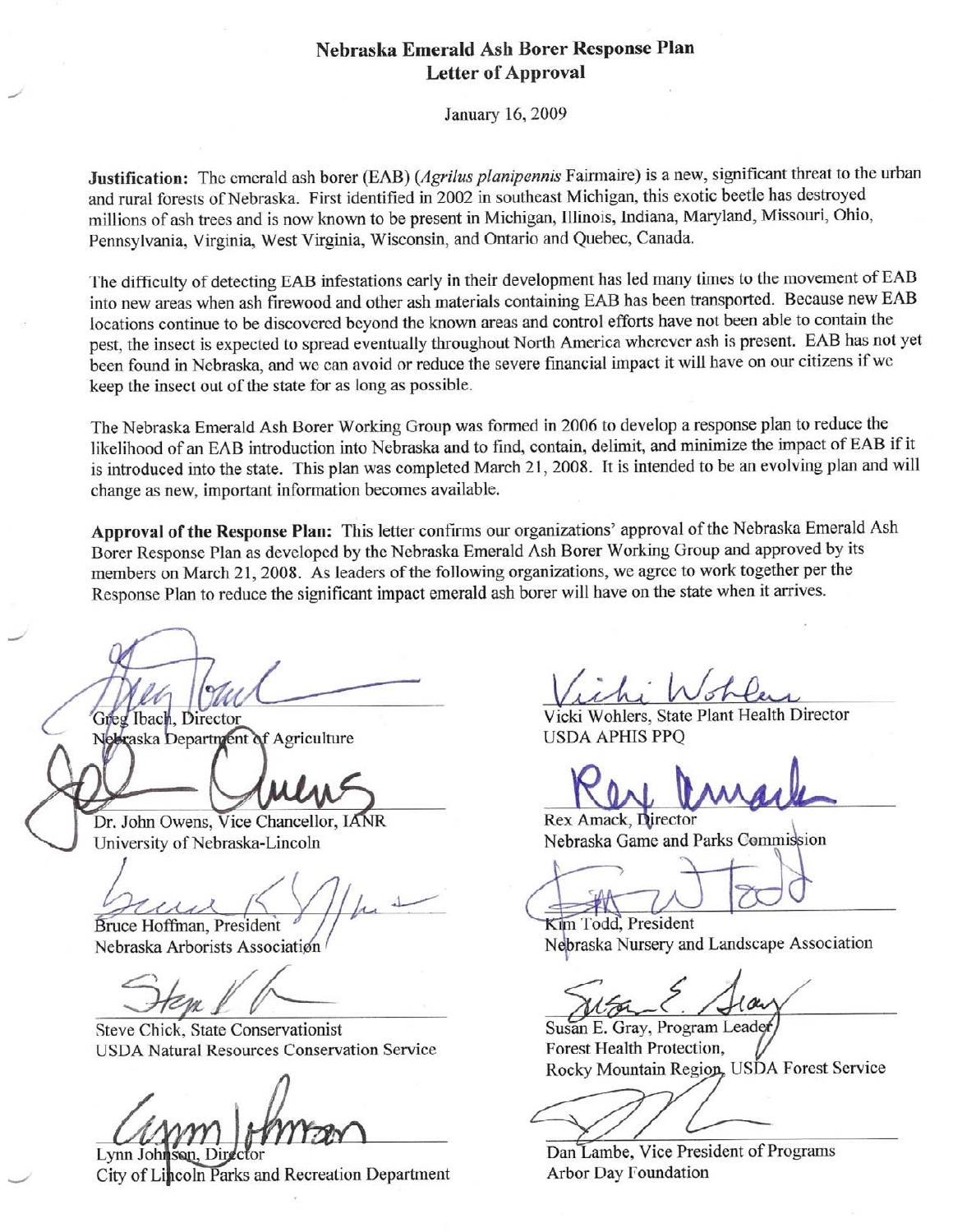## **Nebraska Emerald Ash Borer Response Plan**

First approved: March 21, 2008 Updated: January 16, 2009

## **Table of Contents**

| <b>Executive Summary</b>                |   |
|-----------------------------------------|---|
| Purpose and Need                        | 3 |
| I. General Readiness                    | 5 |
| II. Reduce Risk of Infestation          | 8 |
| III. Detect Infestations Promptly       |   |
| IV. Contain and Manage EAB Infestations |   |

## **Appendices**

| A. Nebraska Timeline for Emerald Ash Borer Activities                     | 14 |
|---------------------------------------------------------------------------|----|
| B. Citation for GAO Report                                                | 16 |
| C. Nebraska EAB Working Group Member List                                 | 17 |
| D. Outreach Groups and Opportunities                                      | 18 |
| E. Estimated Nebraska Urban Forest Summary Based on<br>1990 Census        | 21 |
| F. Estimated Emerald Ash Borer Susceptibility                             | 22 |
| G. Current Verified Emerald Ash Borer Locations as of<br>November 3, 2008 | 23 |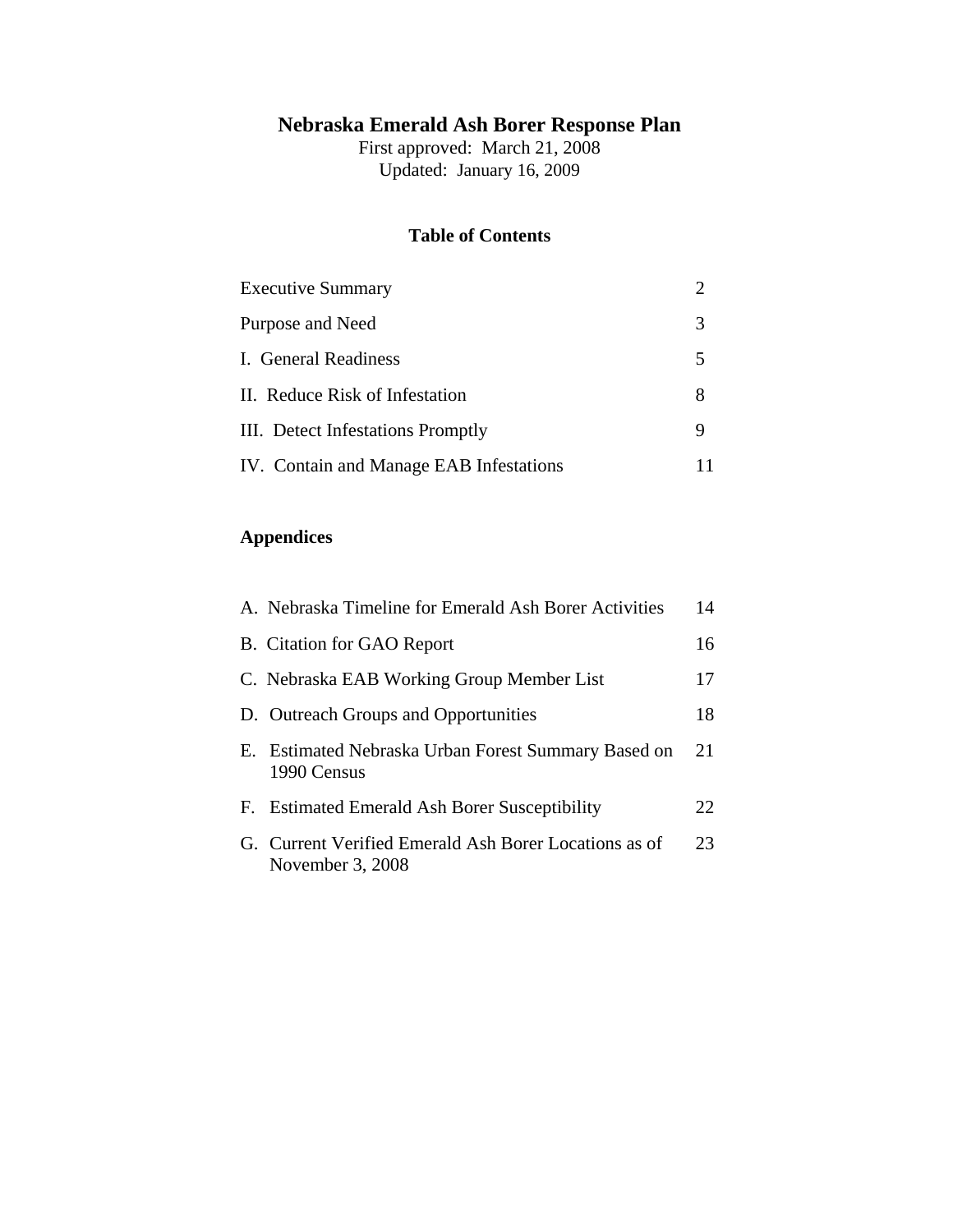## **Nebraska Emerald Ash Borer Response Plan**

First approved: March 21, 2008 Updated: January 16, 2009

### **EXECUTIVE SUMMARY**

- Emerald ash borer (EAB) infests and kills all types of ash trees (*Fraxinus* spp.) regardless of their health, condition, size or age.
- EAB was first detected in 2002 in a suburb of Detroit, Michigan.
- As of November 2008, EAB has been found in 10 states and two Canadian provinces (Illinois, Indiana, Maryland, Michigan, Missouri, Ohio, Pennsylvania, Virginia, West Virginia, Wisconsin, and Ontario and Quebec, Canada).
- EAB has killed over 30 million ash trees as of 2007 in Michigan, Ohio and Indiana.
- EAB is a very likely threat to Nebraska's 30 million ash trees.
- The estimated potential impact of EAB just on urban forests in the U.S. is an economic loss of \$20 60 billion.
- The economic impact just on the City of Lincoln's urban forest has been estimated at \$137,403,770.
	- Loss of annual net environmental, economic, and social benefits: \$19.52/tree X 159,861 ash = \$3,120,492/year
	- Removal costs of city-owned ash: 31,972 ash X \$400 average per removal = \$12,788,800
	- Replanting costs of city-owned ash (100% replacement):  $31,972$  X \$280/tree = \$8,952,160
	- Removal costs of privately owned ash: 127,889 ash X \$600 average per removal= \$76,733,400
	- Replanting costs of privately owned ash  $(100\%$  replacement): 127,889 X \$280/tree = \$35,808,920
	- Total cost in 2008 dollars: \$137,403,770
- The Nebraska Emerald Ash Borer Working Group, representing many state, federal, and local agencies, and professional organizations, was created in 2006 to develop this Nebraska Emerald Ash Borer Response Plan, which serves to coordinate efforts to inform professionals and the public about EAB and will coordinate containment and management efforts when EAB arrives in the state.
- The Nebraska Department of Agriculture conducts EAB firewood inspections.
- The Nebraska Department of Agriculture in cooperation with USDA-APHIS-PPQ sets EAB detection traps at high risk introduction sites as part of the National EAB Survey.
- The Nebraska Forest Service conducts annual EAB surveys in areas at high risk for EAB introduction and produces and distributes EAB detection kits for citizen involvement in EAB monitoring.
- The Nebraska Forest Service, Nebraska Statewide Arboretum, and USDA Natural Resources Conservation Service in Nebraska have adopted policies recommending no ash planting.
- The Nebraska Department of Agriculture and USDA-APHIS-PPQ will take the lead, in cooperation with the Nebraska Forest Service, in planning and implementing actions taken after EAB enters the state.
- Actions taken to contain and manage EAB will include quarantines, removal of ash trees, and possibly treatments of nearby ash trees with approved insecticides.
- Municipalities and landowners of EAB infested areas will be allowed to act under their own local authorities when local ordinances are consistent with quarantine requirements.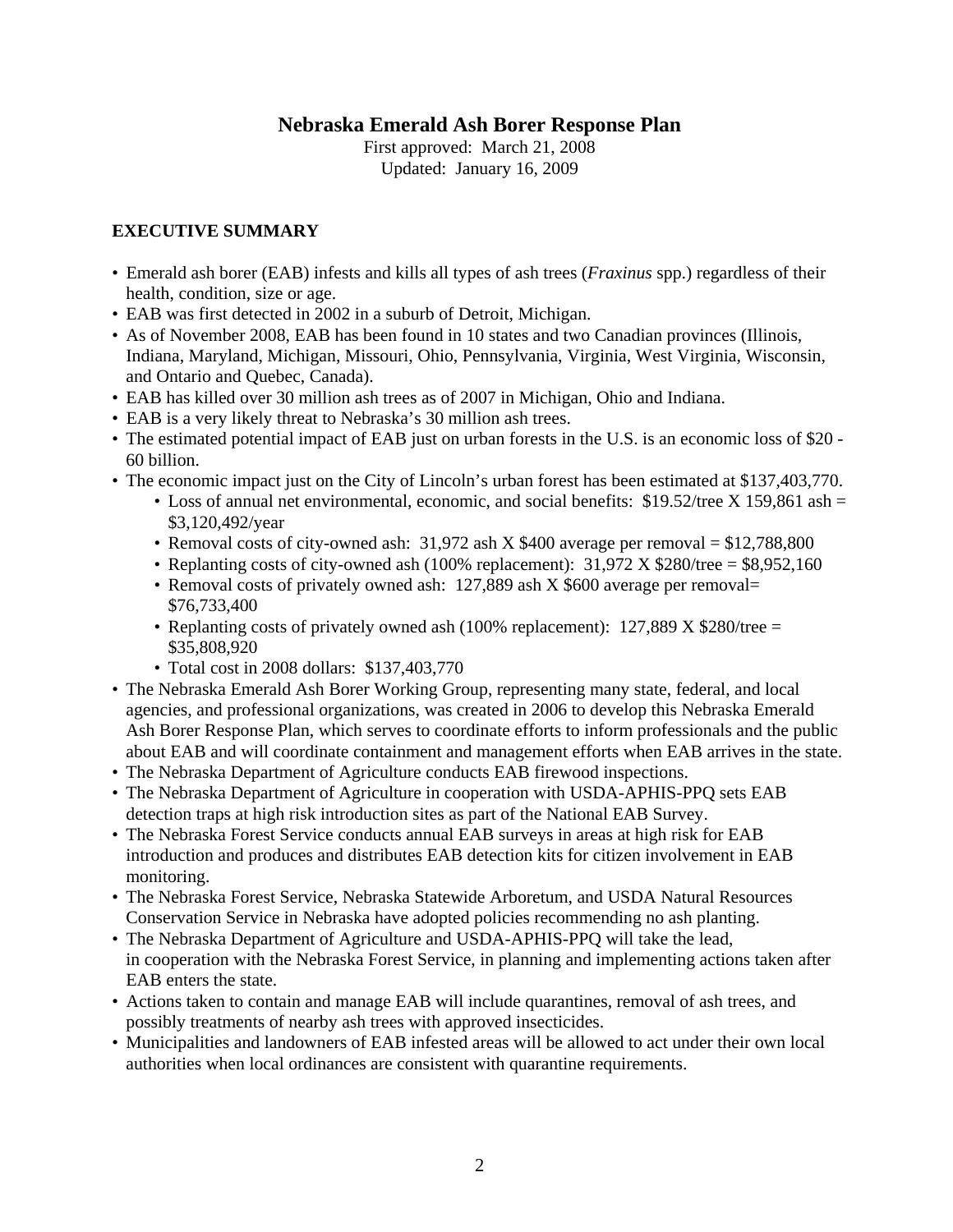#### **PURPOSE AND NEED**

The emerald ash borer (EAB) (*Agrilus planipennis* Fairmaire) is a new, significant threat to the urban and rural forests of Nebraska. First identified in 2002 in southeast Michigan, this exotic beetle has destroyed millions of ash trees and is now known to be present in Michigan, Illinois, Indiana, Ohio, Pennsylvania, West Virginia, Maryland, Virginia, Missouri, Wisconsin, and Ontario and Quebec, Canada. State and federal quarantines are in place and involve significant survey, containment, and eradication operations in affected areas.

The difficulty of detecting EAB infestations early in their development has led many times to the movement of EAB into new areas as ash firewood and other ash materials not known to contain EAB are transported. New EAB locations continue to be discovered beyond the main population in southeast Michigan (Table 1). Current efforts against EAB appear to be failing ("Invasive Forest Pests–Lessons Learned from Three Recent Infestations May Aid in Managing Future Efforts," GAO-06-353, 2006 (Appendix B)), and the insect is expected to spread eventually throughout North America wherever ash is present. EAB has not yet been found in Nebraska, and we can avoid or reduce the severe financial impact it will have on our citizens if we keep the insect out for as long as possible.

Table 1. Emerald Ash Borer History in North America

| July 2002:          | EAB is first identified in Detroit, MI.                                                          |
|---------------------|--------------------------------------------------------------------------------------------------|
| October 2002:       | Confirmed in Windsor, Canada.                                                                    |
| By end of 2002:     | Michigan quarantined 6 counties, estimated 6,000,000 ash trees killed.                           |
| In $2003$ :         | Confirmed in 3 counties in Ohio. EAB was first detected in Fairfax County,                       |
|                     | Virginia but was successfully eradicated.                                                        |
| September 2003:     | An infestation was confirmed in Maryland, and an attempt was made to                             |
|                     | eradicate it. (It was rediscovered in August 2006.)                                              |
| In $2004$ :         | Found in two northeastern Indiana counties.                                                      |
| January 2006:       | Confirmed near Indianapolis, IN; infestation believed to be 7 years old.                         |
| Early 2006:         | Indiana declares they will be ceasing eradication efforts and will                               |
|                     | concentrate on management, the first state to do so.                                             |
| June 2006:          | Confirmed in Kane County, IL, near Chicago.                                                      |
| <b>August 2006:</b> | Confirmed in Maryland three years after the eradication effort.                                  |
| June 2007:          | Confirmed near Pittsburgh, PA, and the infestation appears to be as large as 30<br>square miles. |
| July 2007:          | Confirmed in Peru, IL.                                                                           |
| <b>August 2007:</b> | Illinois drops plans to eradicate EAB and declares it a management issue.                        |
| October 2007:       | Confirmed in Fayette County, WV, southeast of Charleston.                                        |
| In $2007$ :         | Thirteen additional infestations were discovered in Illinois. Several were                       |
|                     | determined to have existed for 5 to 7 years.                                                     |
| In $2008$ :         | Reconfirmed in Fairfax County, Virginia, July 14. Confirmed in Wayne                             |
|                     | County, Missouri (southeast Missouri), July 25. Confirmed in Ozaukee                             |
|                     | County, Wisconsin, August 1.                                                                     |
|                     |                                                                                                  |

The USDA Forest Service has produced a Pest Alert bulletin on the emerald ash borer that gives details on its biology, distribution, hosts, and symptoms. It is available on the Internet at http://www.na.fs.fed.us/spfo/pubs/pest\_al/eab/eab.pdf. Additional information about the insect and its control can be found at http://www.emeraldashborer.info.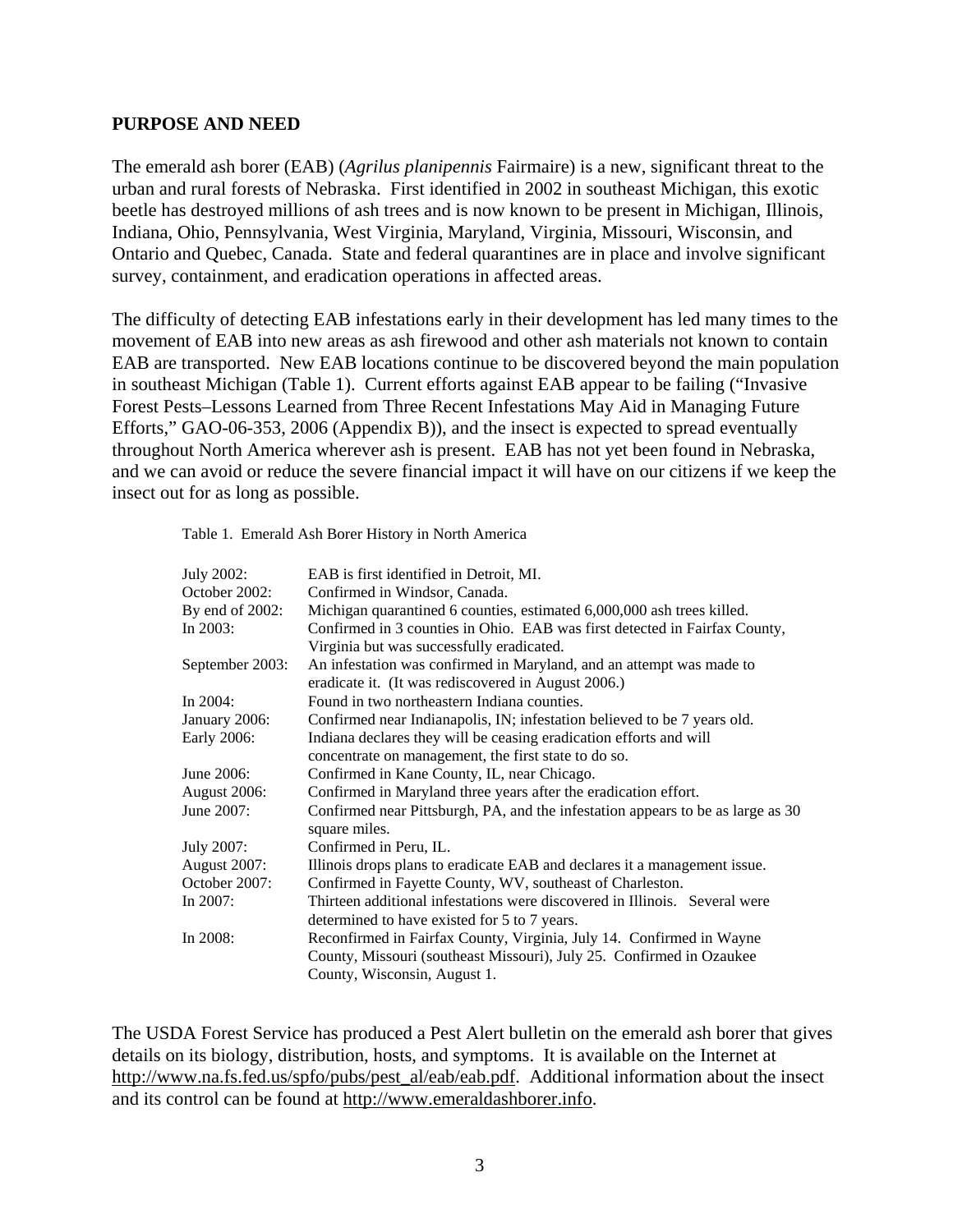The Nebraska Forest Service (NFS) estimates that 26% of public trees in cities in Nebraska are green ash (*Fraxinus pennsylvanica*), white ash (*F. americana*), and/or black ash (*F. nigra*). In some communities, green ash comprises over 40% of the public trees. In rural forested areas, approximately 7% of trees overall are ash according to a recent USDA Forest Service survey, but up to 60% are ash in some areas (Appendix F). Enhanced surveys are needed and will be done as funding allows to gain more precise information about Nebraska's ash resource and allow a better assessment of the economic impact the borer will have on communities and rural areas.

The Nebraska Department of Agriculture (NDA) has been proactive in preventing EAB introduction into Nebraska since 2003. Visual surveys of ash nursery stock during nursery dealer and grower inspections have been and will continue to be conducted by NDA nursery inspectors, and inspections of firewood dealers have been and will continue to be conducted to determine the sources of the firewood and to ensure that it is in compliance with all state and federal quarantines. In addition, since 2006 the NFS has conducted trapping and visual surveys in ash areas at sites considered to be the highest risk for an EAB introduction in the state. Outreach and educational materials on EAB have been prepared by NDA, NFS, and USDA-APHIS-PPQ and are distributed widely to the nursery industry, arboriculture industry, cooperating agencies, related trade organizations and the general public.

The Nebraska Emerald Ash Borer Working Group was formed in 2006 to develop this response plan to reduce the likelihood of an EAB introduction into Nebraska and to find, contain, delimit, and minimize the impact of EAB if it is introduced into the state. Much of this plan was modeled after regional EAB programs and plans from other states. In particular, this plan closely follows the EAB response plan produced by Illinois, a state currently dealing with newly discovered EAB infestations and that was previously successful in controlling another serious exotic tree pest, the Asian longhorned beetle. This plan is intended to be an evolving one and will change as new, important information becomes available.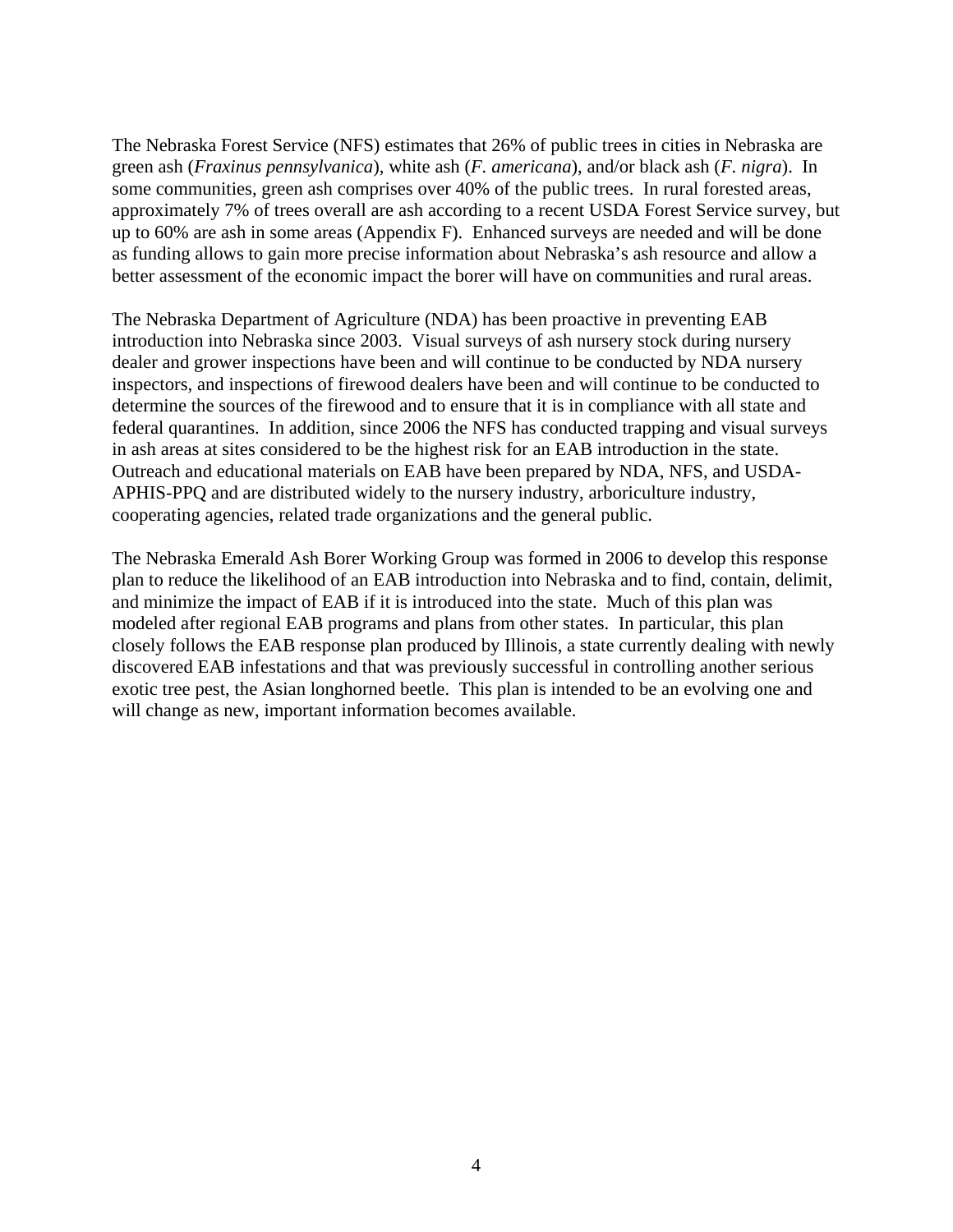## **SPECIFIC PLAN DETAILS**

**1. GENERAL READINESS** – to reduce risk, minimize impact, and respond more effectively to a possible infestation of the emerald ash borer (EAB), *Agrilus planipennis*, and to work collaboratively towards overall health and sustainability of the forests, both urban and rural, throughout Nebraska.

**A. Establish a network of agencies and organizations** that may be affected by EAB into the Nebraska Emerald Ash Borer Working Group. The group is responsible for drafting the response plan and will advise, advocate and lead in the implementation of the plan.

Nebraska EAB Working Group:

- USDA Animal and Plant Health Inspection Service (APHIS) Plant Protection and Quarantine (PPQ)
- Nebraska Department of Agriculture (NDA)
- Nebraska Forest Service (NFS)
- Nebraska Game and Parks Commission (NGPC)
- University of Nebraska-Lincoln (UNL), Department of Entomology
- University of Nebraska-Lincoln, Department of Agronomy and Horticulture
- Nebraska Statewide Arboretum (NSA)
- Nebraska Arborists Association (NAA)
- Nebraska Nursery and Landscape Association (NNLA)
- Lincoln Parks and Recreation, Forestry Department
- Natural Resources Conservation Service (NRCS)
- USDA Forest Service
- Great Plains Tree and Forest Invasives Initiative (GPTFII)

Working Group special teams:

- 1. Administrative Team agencies that have, by law, been assigned the responsibility of managing an exotic infestation and have been granted the legal authority to act by the federal, state, or local government; or that have oversight and general supervision in the State of Nebraska for education, management and protection of forest resources. These agencies are responsible for leading the implementation of the response plan and have major roles in the administration and coordination of policies, programs, and staff:
	- NDA
	- USDA APHIS PPQ
	- NFS
	- Affected local governments at sites of infestation (Prior to an EAB infestation, a representative from the City of Lincoln will serve as an advisor on this team.)
- 2. Core Communication Team agencies responsible for providing accurate information and updates to the media in the event of an EAB discovery and the eventual management and recovery efforts in Nebraska:
	- NDA primary for discovery and management efforts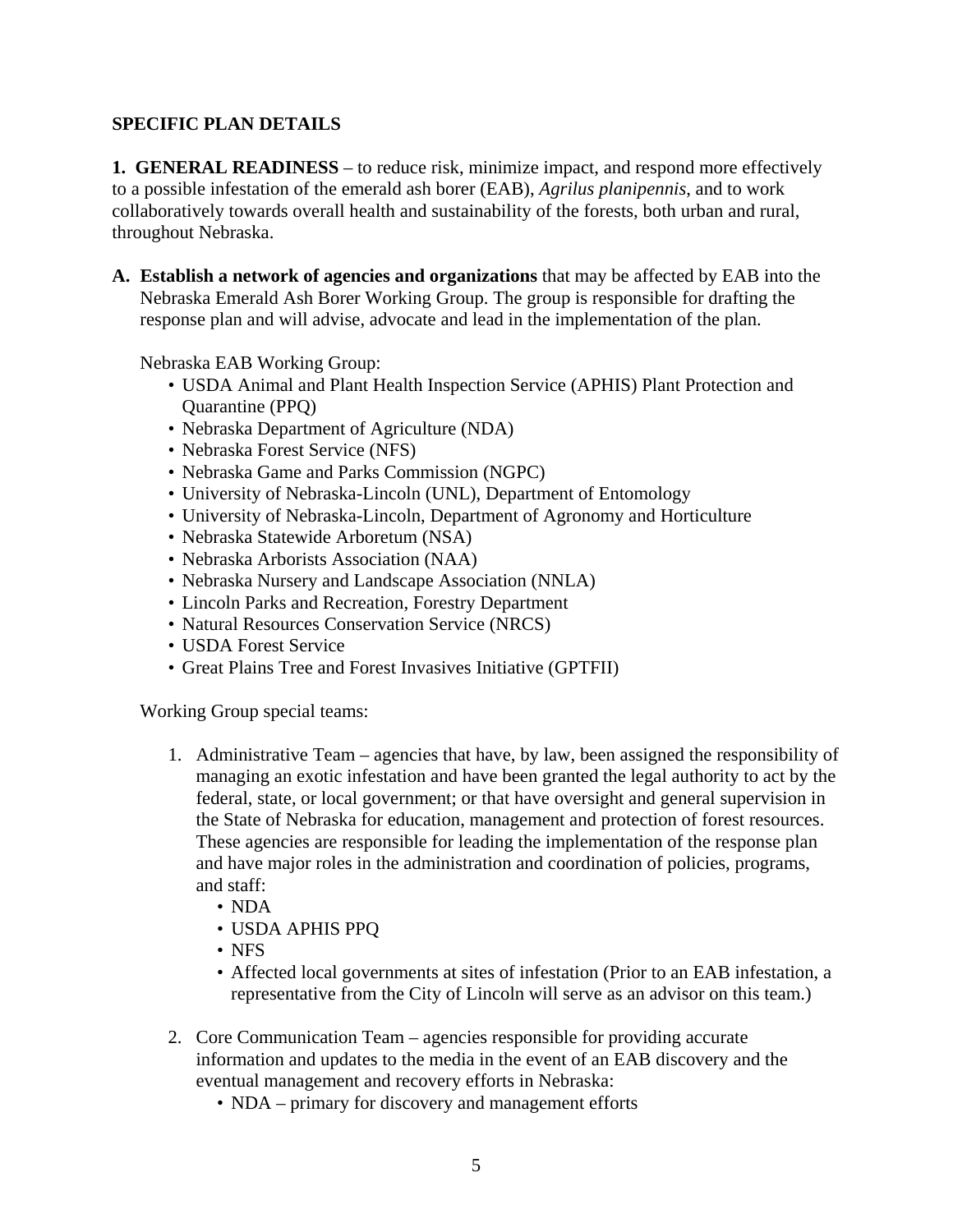- NFS primary for recovery and restoration efforts
- USDA APHIS PPQ
- Affected local governments or agencies at sites of infestation
- 3. Firewood Team agencies responsible for analyzing the firewood market and finding ways to reduce the risk of EAB importation
	- NDA
	- USDA APHIS PPQ
	- NFS
	- NGPC
	- NAA
	- NNLA
	- GPTFII
- 4. Surveying Team agencies responsible for coordinating the surveying and monitoring of ash populations to determine the presence of the emerald ash borer
	- NDA
	- USDA APHIS PPQ
	- NFS
	- NGPC
	- NAA
	- GPTFII
	- Eventually expand to emergency personnel who have received training
- 5. Public Education Team agencies responsible for educating the general public about ash health and EAB
	- NDA
	- USDA APHIS PPQ
	- NFS
	- NGPC
	- UNL Dept. of Entomology
	- UNL Dept. of Agronomy and Horticulture
	- NSA
	- NAA
	- NNLA
	- NRCS
	- GPTFII
- 6. Wood Utilization Team agencies responsible for analyzing and facilitating the development of wood product and energy markets for trees removed due to EAB
	- NDA
	- NFS
	- Lincoln Parks and Recreation, Forestry Department
	- NAA
	- GPTFII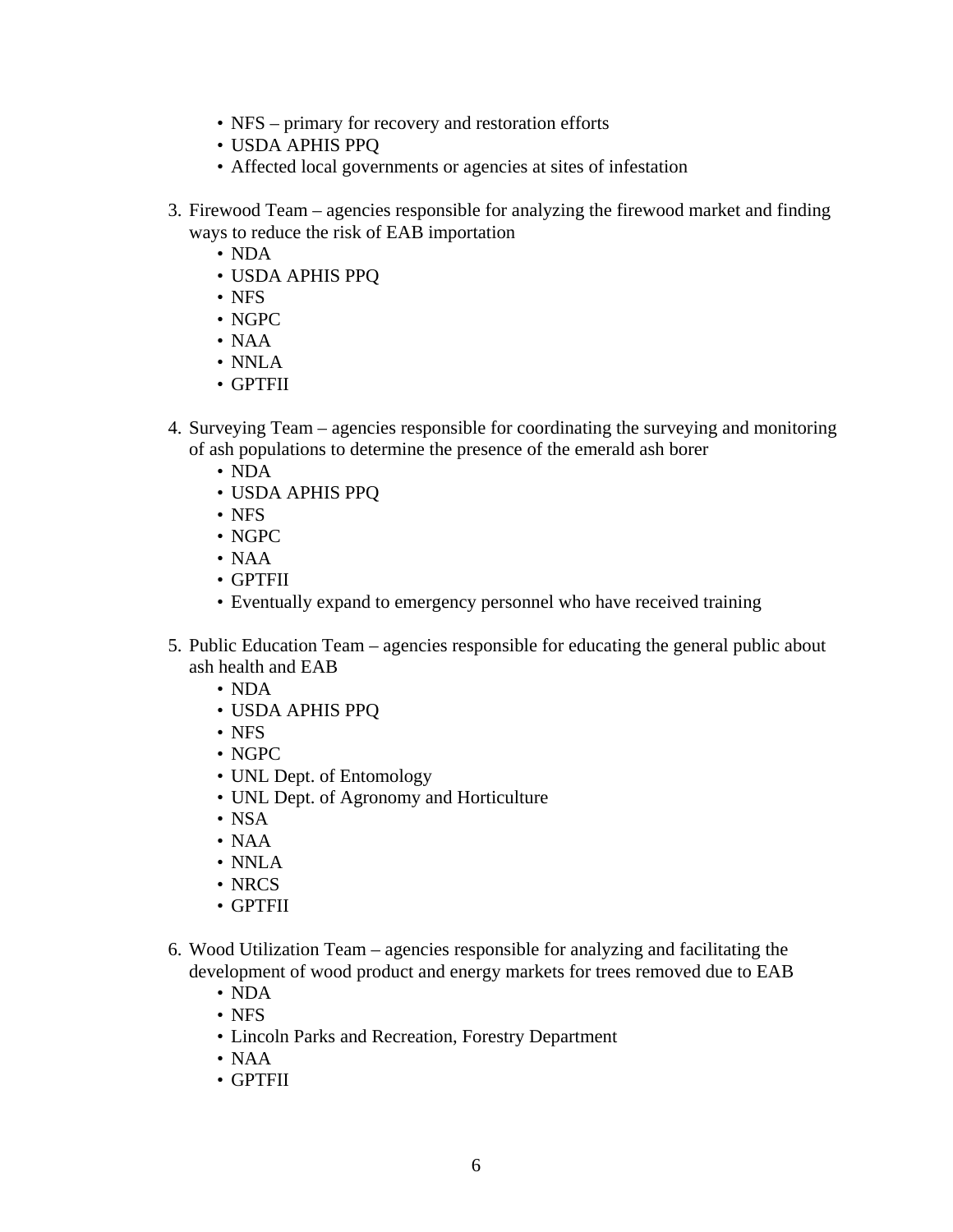- **B. Administrative Readiness** to assure that resources and policies are in place in regulatory agencies that allow the actions described in this plan to occur quickly and unencumbered
	- 1. Preparation of EAB Response Plan [Administrative Team and Working Group]
		- a) Administrative Team distributes draft response plan to working group
		- b) Working Group discusses plan with constituencies and provides input to final plan
		- c) Working Group fosters cooperation among agencies for implementation of the plan
	- 2. Identify resources and needs [Administrative Team]
		- a) Identify needs in staffing and technical resources in Administrative Team agencies
			- i) Monitoring nursery operations
			- ii) Tracking firewood movement
			- iii) Surveying
			- iv) Risk assessment (inventories)
			- v) Education
			- vi) Wood market identification and development
		- b) Identify sources and securing funding for response activities
	- 3. Take proactive steps to speed administrative processes [Administrative Team]
		- a) Analyze NDA procedures to identify streamlining opportunities
		- b) Analyze APHIS procedures to identify streamlining opportunities
		- c) Communicate EAB status to Nebraska Emergency Management Agency (NEMA)
		- d) Encourage communities to examine local administrative processes for streamlining opportunities
		- e) Develop Community EAB Management Plan Guidelines and encourage communities to develop plans
	- 4. Educate the media and assure accuracy of information [Core Communications Team]
		- a) Issue a press release on the final plan
		- b) Coordinate Public Information Officers from Administrative Team
		- c) Identify key sources of current information
	- 5. Explore wood waste utilization opportunities to reclaim ash wood residues to their highest possible use should a volume of material suddenly become available [Wood Utilization Team]
- **C. Technical Readiness** to assure that policy decisions, actions, and educational initiatives are guided by the best and most current science
	- 1. Review and distribute up-to-date scientific information related to EAB biology and control to Working Group members, who may share the information with their constituencies [Administrative Team and Working Group]
	- 2. Coordinate with the national EAB plan when one is available [Administrative Team]
	- 3. Operate under any required USDA technical guidelines [Administrative Team]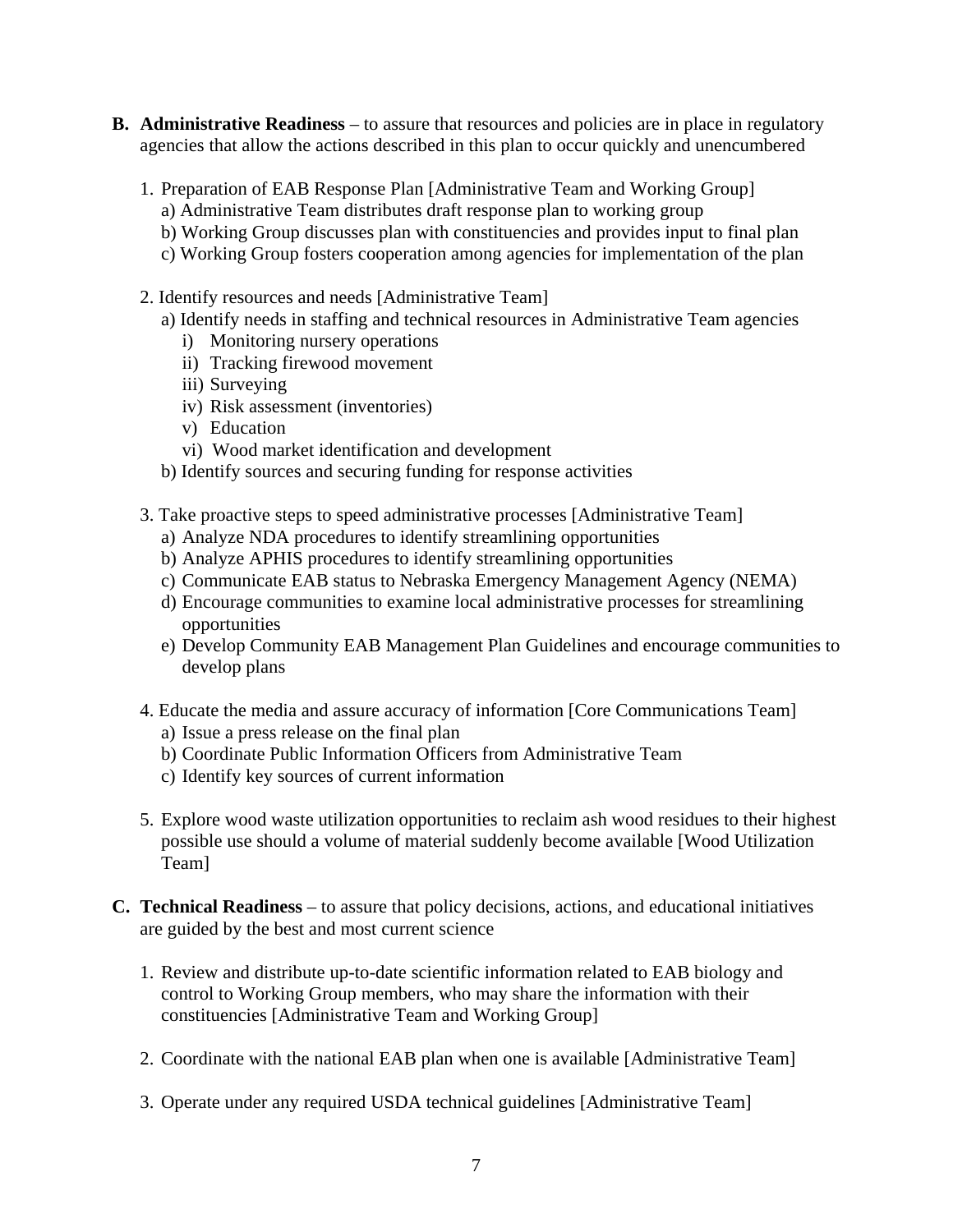- 4. Use scientifically sound guidelines and technology when monitoring for and controlling EAB infestations [Administrative Team]
- 5. Advocate for continued research for greater understanding of EAB and its control [Working Group]

**II. REDUCE RISK OF INFESTATION** – to assure that all means of EAB introduction are known and blocked, whenever possible

- **A. Assess Risk** to determine the size and scope of the ash resource and the severity of a potential EAB infestation
	- 1. Analyze potential sources of EAB importation (i.e., ash logs, firewood and nursery stock from Michigan and other affected areas) [Administrative Team]
	- 2. Assess the scope of the resource at risk (number of ash trees) [Administrative Team]
	- 3. Analyze ash populations to determine high risk areas [Administrative Team]
	- 4. Track the spread of EAB [Administrative Team]

### **B. Reduce Risk**

- 1. Identify target groups/organizations for outreach [Working Group] [Appendix C]
- 2. Raise public awareness about the risk from firewood importation [Firewood Team]
	- a) Install educational posters at state and private campgrounds, and state and county fairs
	- b) Install educational billboards along highways in areas at high risk for firewood importation
	- c) Include information about how to report suspected quarantine violations in posters, billboards and other materials
	- d) Promote "EAB-free" firewood from reputable firewood dealers and campgrounds
- 3. Analyze the firewood market and finds ways to reduce the risk of importation [Firewood Team]
- 4. Survey or inspect firewood dealers [Administrative Team]
- 5. Initiate trace-back process for firewood transport [Administrative Team]
- 6. Educate industries about the risk of ash importation [Firewood Team]
	- a) Educate wood products manufacturers about current quarantines and threats related to the importation of wood materials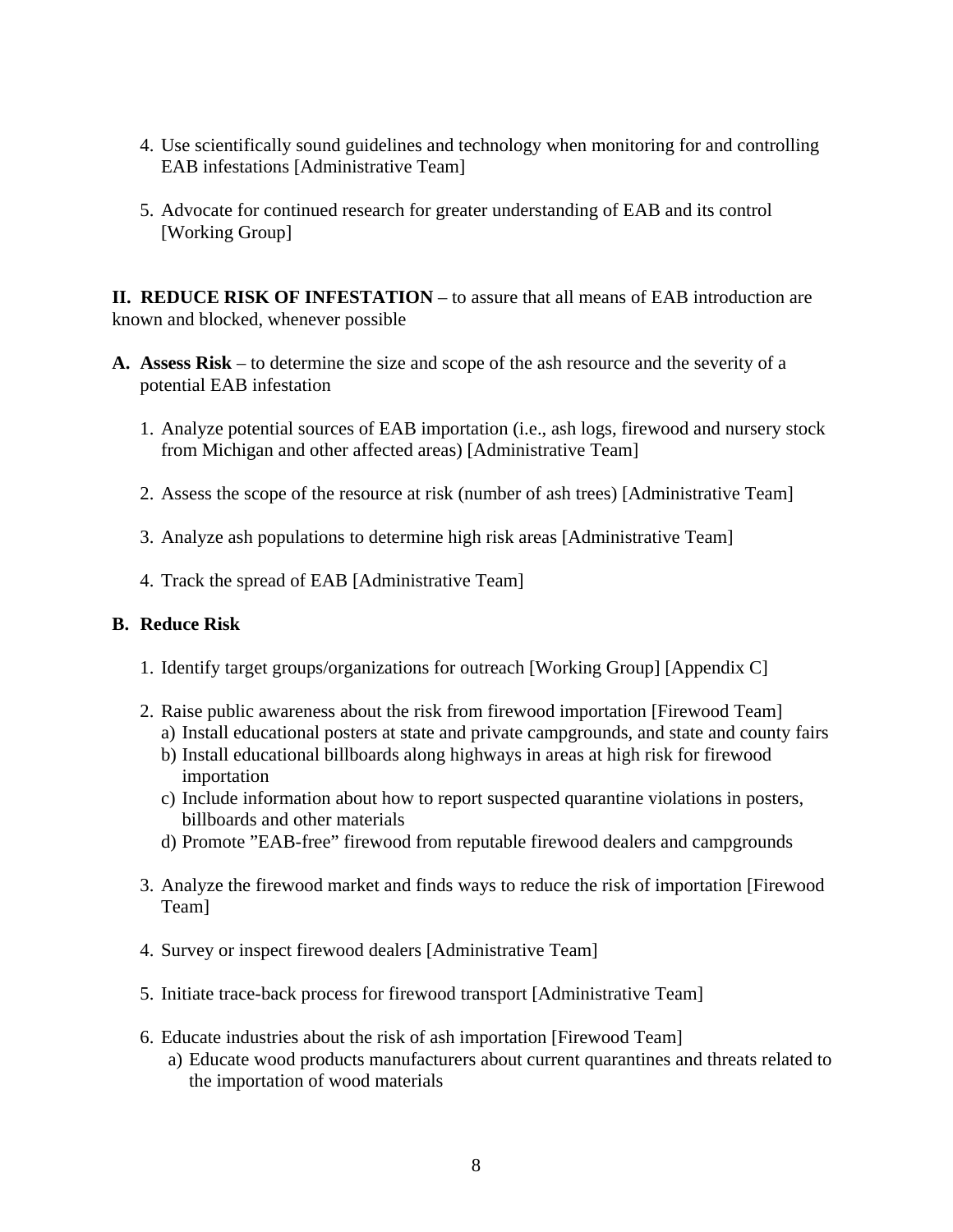- b) Educate contractors and municipalities about the importance of knowing the source of ash trees and assure they are NDA inspected
- c) Educate garden centers, firewood dealers, and businesses that regularly use firewood, such as in fireplaces and for barbequing, about the risk
- d) Reach out to trucking associations to help track movement of ash
- 7. Inform the Nebraska State Patrol and other appropriate law enforcement agencies about existing ash quarantines and the possibility that ash firewood or other materials could be brought into or carried across Nebraska [Core Communication Team]
- 8. Continue full and thorough analysis of ash nursery stock movement and effective inspection of current ash stock [Administrative Team]
- 9. Assure planting selections contribute to a diverse and sustainable urban forest [Working Group]
	- a) Educate municipalities and the green industry about the advantages of diversity in plantings
	- b) Encourage the use of tree inventories to analyze diversity and guide planting decisions
- 10. Encourage communities to do preemptive removals of declining and problematic ash to spread removal costs over additional years [Working Group]
- 11. Seek legislative support to reduce risk and secure funding for prevention, control and recovery [Working Group]
	- a) Assure Nebraska's prevention and control efforts are well funded
	- b) Advocate for funding for response activities and proactive ash replacement plantings
	- c) Advise federal legislators of the hardship of state required match of federal funds
	- d) Identify potential funding mechanisms

**III. DETECT INFESTATIONS PROMPTLY** – to minimize the spread and improve odds of containing an infestation

- **A. Survey urban and rural ash populations** to quickly find EAB infestations
	- 1. Survey and monitor ash populations, particularly in high risk areas, to determine the presence of EAB [Survey Team]
	- 2. Enable municipal, commercial green industry, and natural resources professionals to participate in monitoring and reporting in a systematic way [Survey Team]
	- 3. Communicate survey results to stakeholders and the media [Core Communication Team and Working Group]
- **B. Educate professionals and the public** with current and accurate information in a targeted manner to aid in the rapid identification of symptoms of an infestation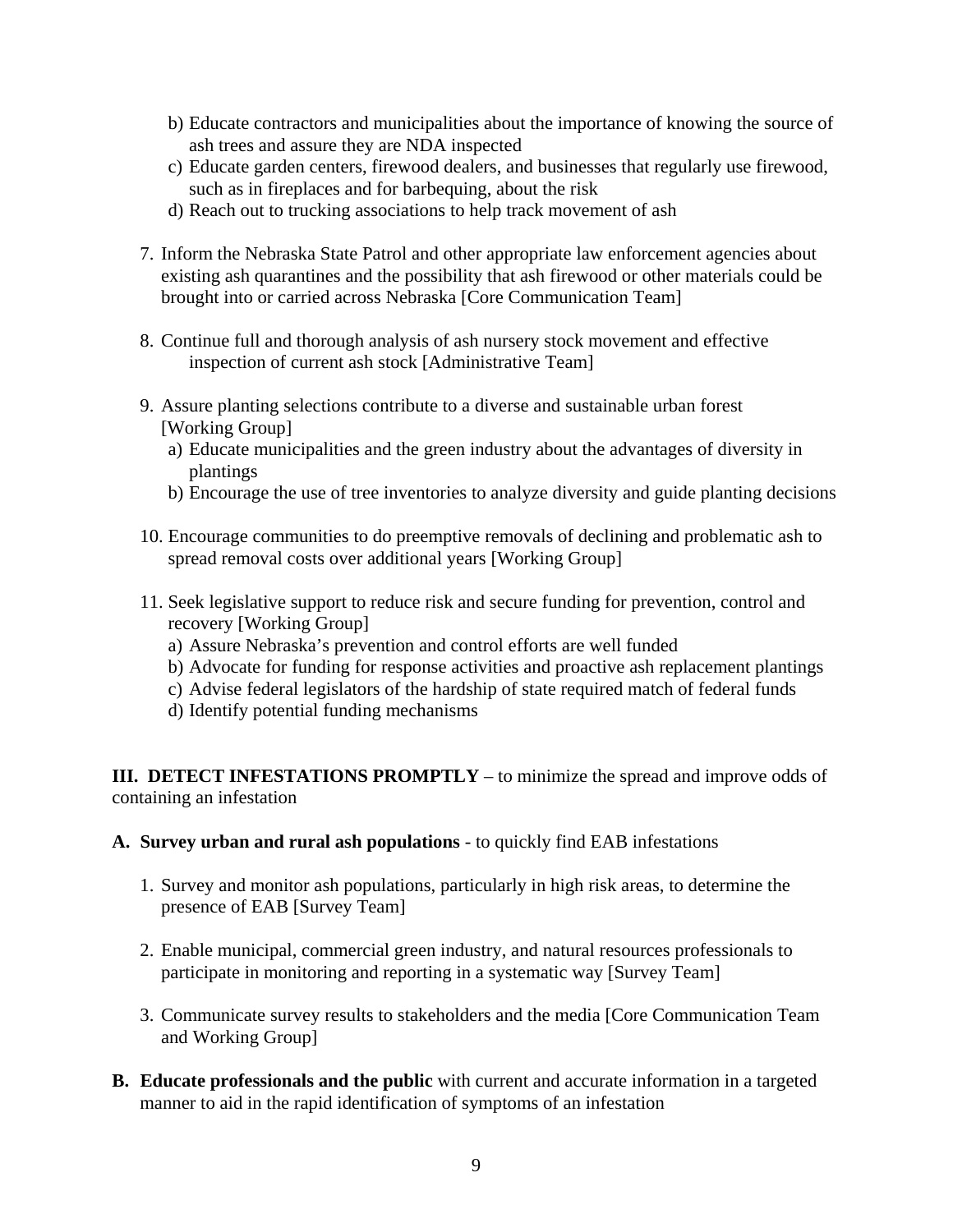- 1. Provide training and outreach based on current information to arborists, nurserymen and other green industry workers to assess ash health and accurately identify EAB [Public Education Team]
- 2. Educate the general public about ash health and EAB [Public Education Team]
	- a) Develop simple educational materials for the general public
	- b) Pursue opportunities for speaking, educating, and exhibiting educational displays that include EAB identification
- 3. Recruit and enable volunteer scouting [Public Education Team]
	- a) Promote awareness through the media with regular press releases and public appeals for help in scouting
	- b) Prepare kits to support volunteer scouting by both individuals and groups
- **C. Coordinate state and national information** to address professional and public inquiries from Nebraska and foster cooperation and communication
	- 1. Have working group members with websites link to USFS, APHIS and Michigan State EAB websites [Working Group]
	- 2. Coordinate with http://www.emeraldashborer.info/to add information about Nebraska and the Great Plains Tree and Forest Invasives Initiative [Core Communication Team]
- **D. Guide inquiries and possible sightings** through the following process for the most effective use of resources and quickest response [Public Education Team]
	- 1. Develop a pre-screening checklist to follow when attempting to determine if EAB or an EAB-infested tree has been found, (e.g. assure the suspect tree is an ash, rule out similar but common insects). Indicate in the checklist how people with possible EAB samples could send digital photographs to help in the pre-screening process.
	- 2. Provide the EAB pre-screening checklist to UNL Extension, municipal forestry programs and other professionals to help pre-screen inquiries.
	- 3. If pre-screening rules out other pests and EAB is suspected, contact:

Nebraska Department of Agriculture, (402) 471-2394

or

USDA APHIS PPQ, (402) 434-2345

 Officers from these agencies will collaborate to inspect the suspected ash tree and identify the specimen. NDA and APHIS may ask NFS to inspect the evidence if NDA and APHIS cannot do it quickly.

 4. Deliver or send a collected specimen to: Plant & Pest Diagnostic Center 448 Plant Science, East Campus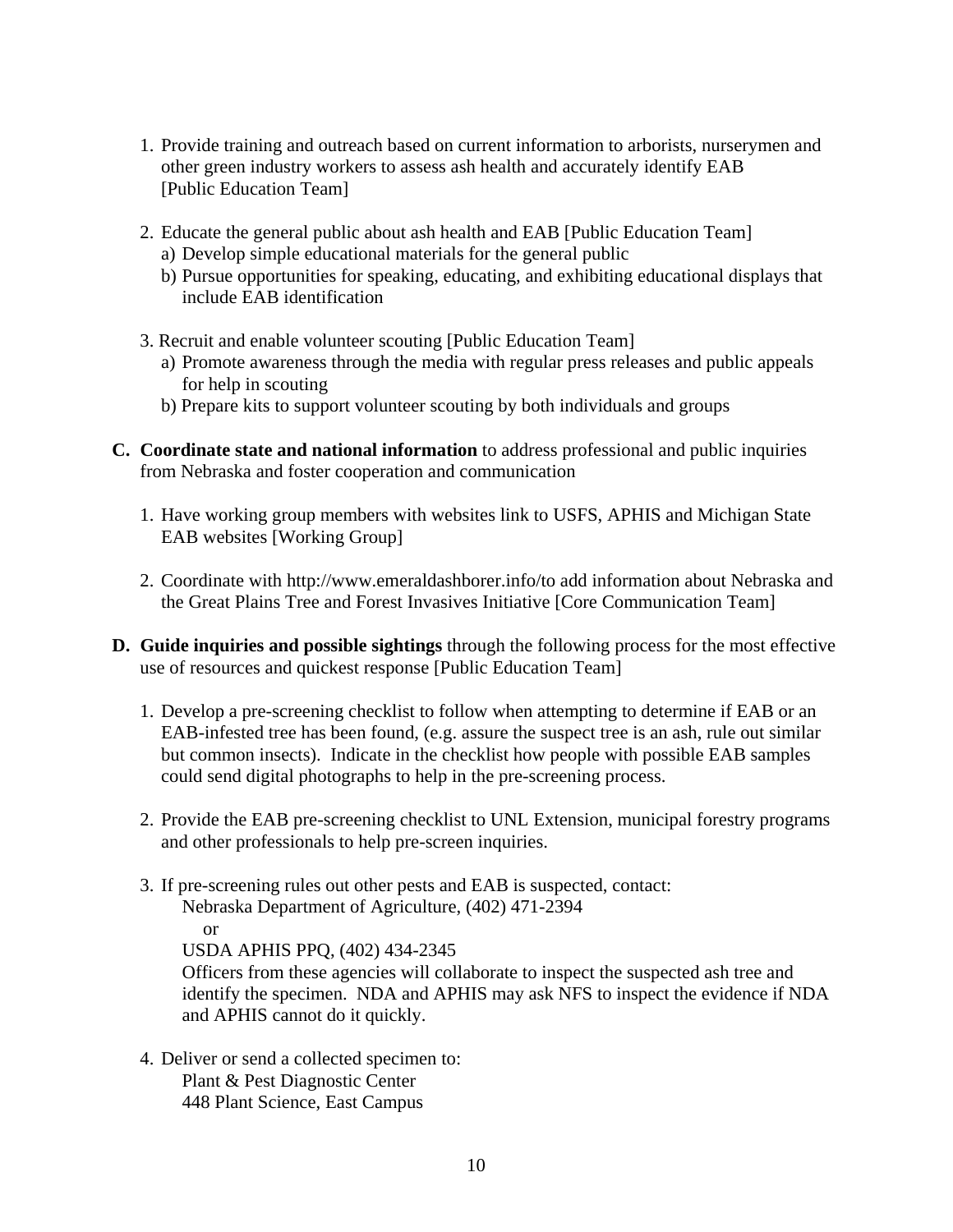University of Nebraska-Lincoln Lincoln, NE 68583-0722

 5. If the collected specimen is initially confirmed to be emerald ash borer by a UNL identifier, the specimen will be sent to the National Systematic Entomology Laboratory to make the final identification:

 Systematic Entomology Laboratory ATTN: Communication and Taxonomic Services Unit Bldg 005, Rm 137 BARC-West 10300 Baltimore Ave Beltsville, MD 20705

- 6. Working Group members are notified that a suspect emerald ash borer is in the system for identification. However, at this point, **NO** information is for public dissemination.
- 7. The result, either positive or negative for EAB, is received from the Systematic Entomology Laboratory and Working Group members are notified.

**IV. CONTAIN AND MANAGE EAB INFESTATIONS** – the Administrative Team with the affected local governments and landowners will implement coordinated efforts to contain the infestation under the leadership of NDA and APHIS

- **A. APHIS and NDA will take the lead**, in cooperation with NFS, in planning and implementing actions.
	- 1. Begin collaborative response with affected county and city governments and landowners a) Schedule an emergency meeting with government representatives and landowners of affected areas
		- b) Discuss and determine a preliminary plan of action
		- c) Release verified and accurate information to the press (Main Public Information Officer will be designated in the Incident Command System that will initially be put in place)
	- 2. NDA and USDA-APHIS-PPQ conduct a thorough delimiting survey, including destructively sampling symptomless trees, to determine the extent of the infestation.
	- 3. NDA places into effect an Emerald Ash Borer State Interior Quarantine regulating all potential host material (ash wood and ash wood products) within the quarantined area as determined by the delimiting survey. This would include the "declaration of all plants and parts thereof infested with the emerald ash borer as a nuisance in the State of Nebraska" as well as the establishment of a formal quarantine of the infested areas.
	- 4. NDA and APHIS determine the original source of the EAB infestation in the state to help locate other possible infestations and prevent future ones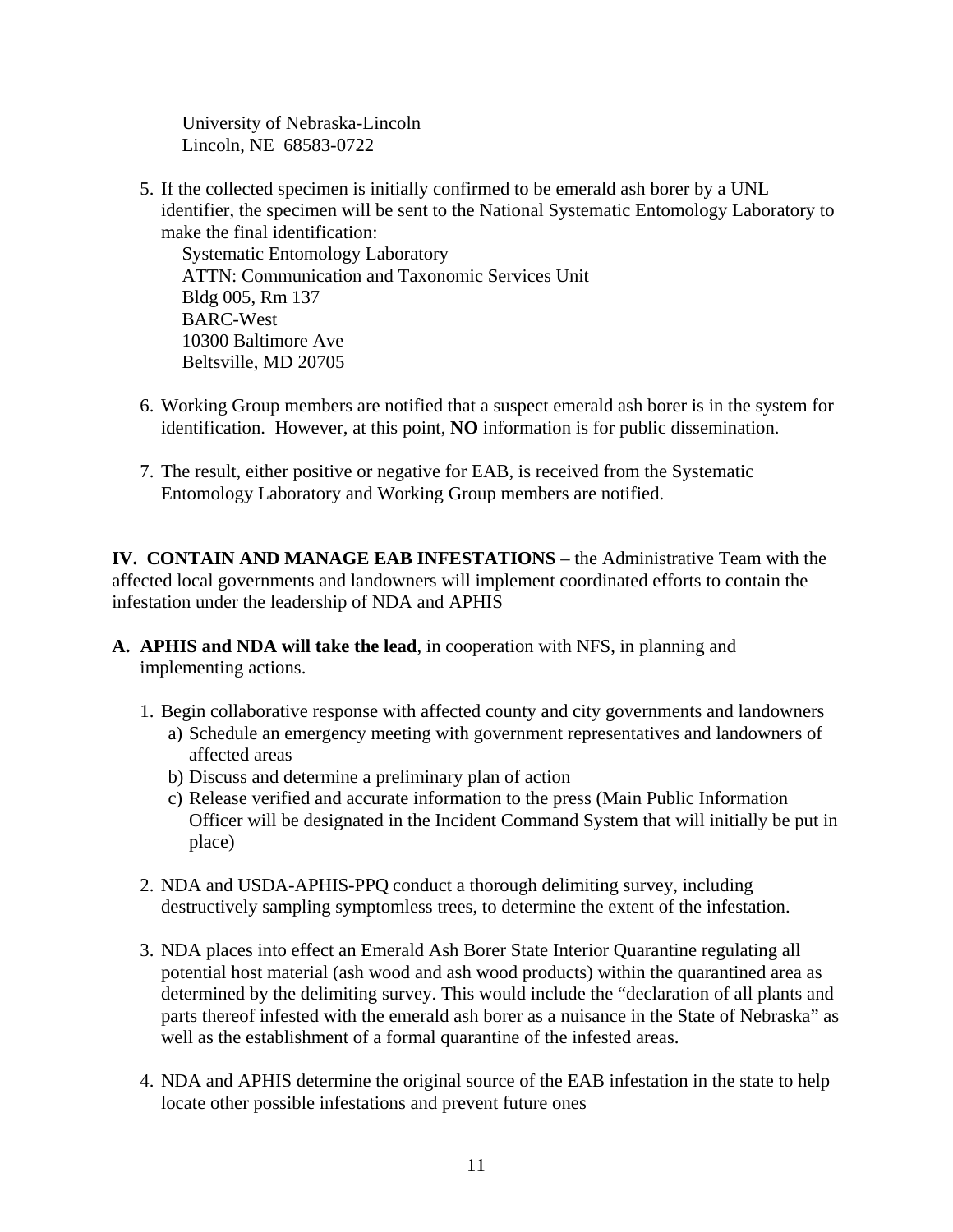- 5. Reference APHIS State Plant Health Director's Emergency Plant Health Management Plan based on incident command.
- 6. Regulatory or control activities will be initiated as follows:
	- a) Administer provisional quarantines
	- b) NDA may require removal of all ash trees (both infested and not infested) up to ½ mile from the infestation, or other distance as deemed necessary, to attempt to eradicate an early and isolated infestation
	- c) For all infestations except those that fall under "b)" above, the Administrative Team will meet promptly with designated representatives of affected municipalities or landowners to discuss options for managing the infestation. The options currently include:
		- i) Remove all ash trees (both infested and non-infested) up to  $\frac{1}{2}$  mile from the infestation or the distance currently eligible for federal or state assistance
		- ii) Remove only the trees known to be infested
		- iii) Remove the trees known to be infested and treat trees within a prescribed area with approved insecticide applications to kill unknown infestations
	- d) Municipalities and landowners shall be allowed to act under their own local authorities when local ordinances are applicable and consistent with NDA quarantine requirements

### **B. Communicate information and updates**

- 1. Provide accurate information and updates to the media [Core Communications Team]
- 2. Provide accurate information to affected residents [Public Education Team]
	- a) Have an informational door-hanger ready for customizing and distributing to affected area immediately after infestation is found
	- b) Host local resident meetings or visit affected residents to share information as soon as possible after finding an infestation
- 3. Communicate with public and industry professionals to foster cooperation to maximize effective response [Public Education Team]
- **C. Dispose of wood debris** by establishing processing facilities/marshalling yards in the quarantine zones to efficiently handle ash debris and reclaim useable products as much as possible [Administrative Team and Wood Utilization Team]
- **D. Develop and implement a community forest replanting program** authorized under applicable federal, state and local authorities using available resources [Working Group]
	- 1. Identify key state-wide cooperators for the development and implementation of reforestation programs and community projects
	- 2. Coordinate all activities where possible with existing and on-going programs including: a) ReTree Nebraska Initiative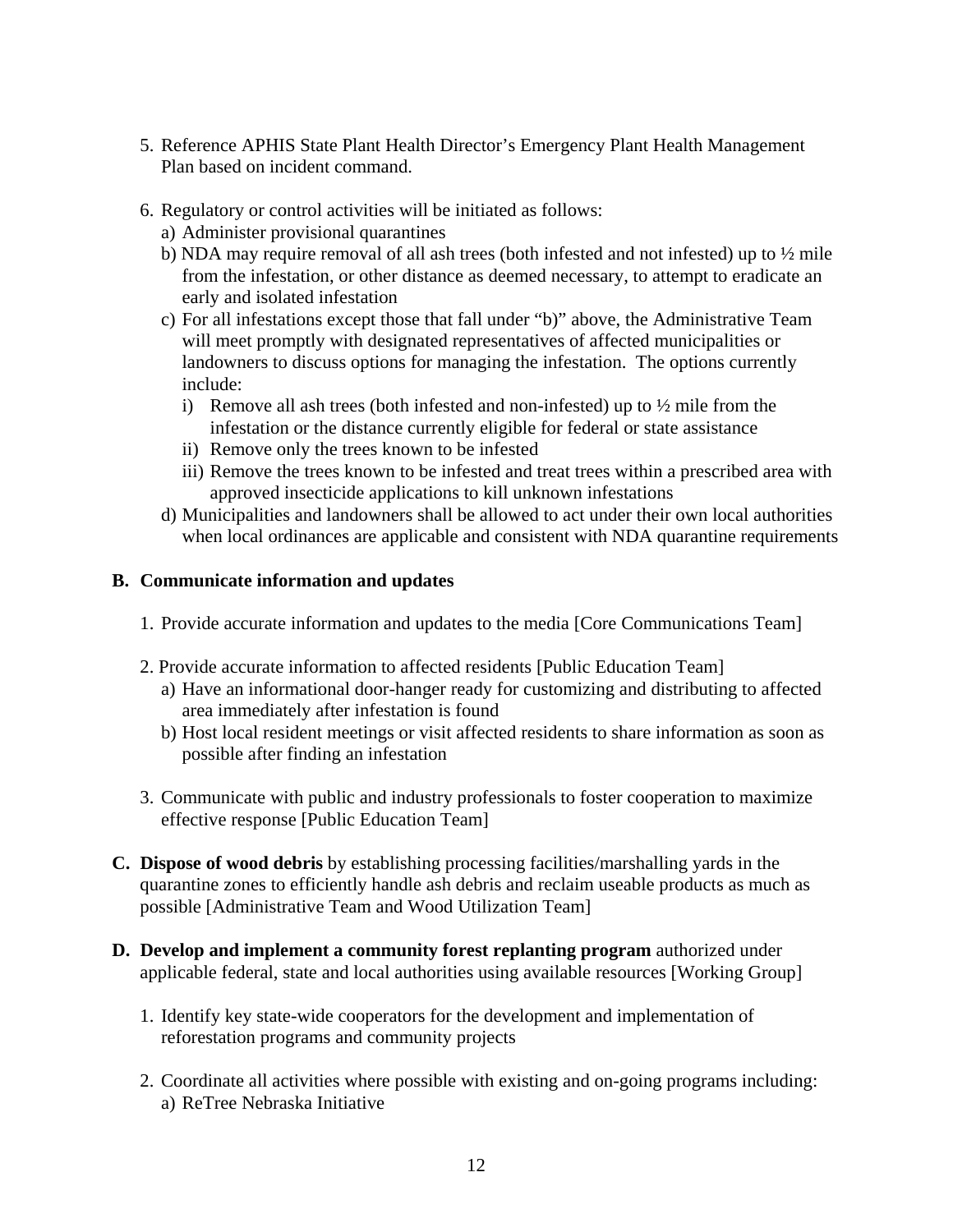- b) Cost-share programs including:
	- Community Enhancement Program (CEP administered by NFS)
	- Trees for Nebraska Towns (TNT administered by NSA)
- c) Establish legislative support to re-establish and expand funding for the Nebraska Tree Recovery Act
- d) Seek legislative support to reduce risk and secure funding for prevention, control and recovery efforts.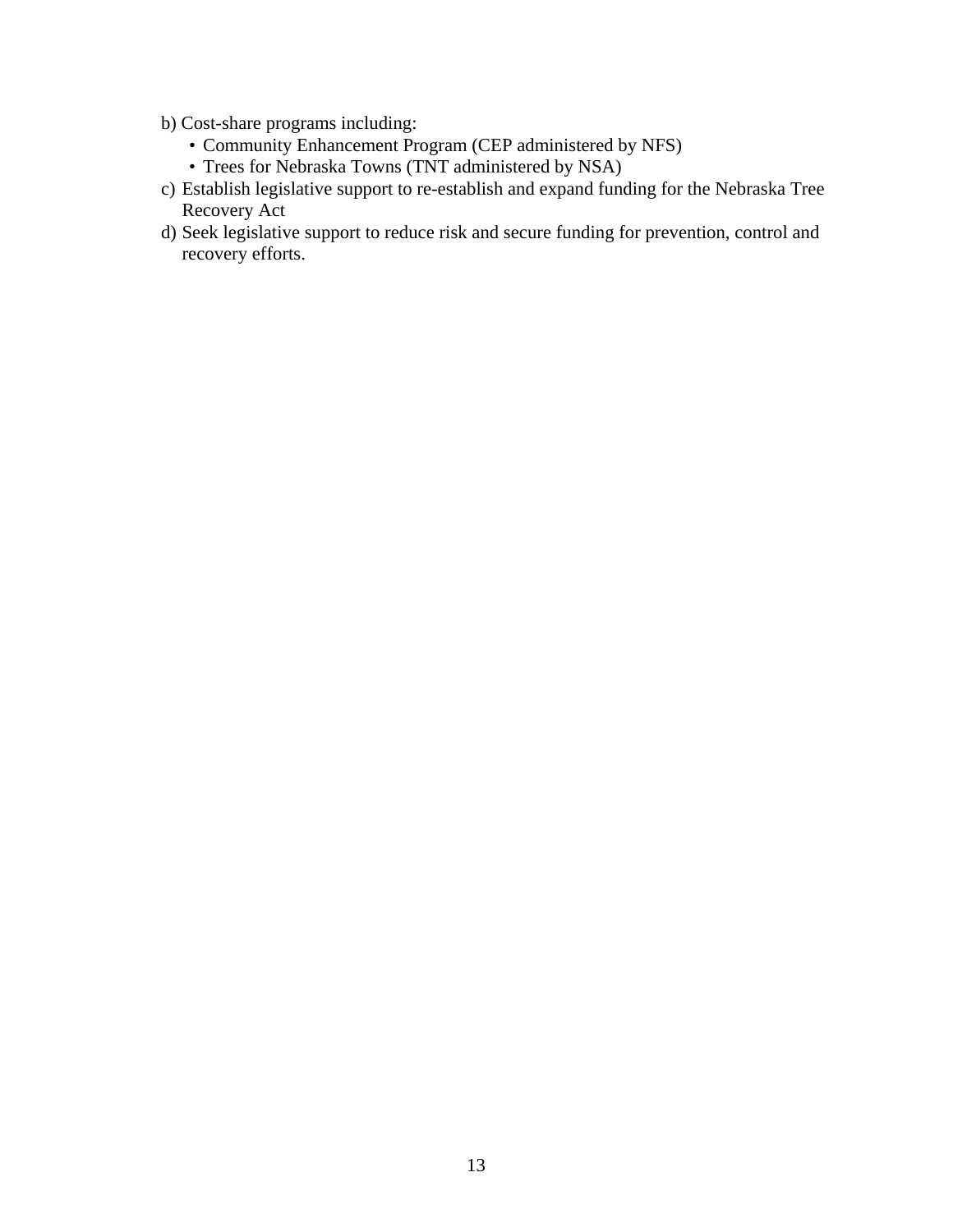## **Appendix A**

## **Nebraska Timeline for Emerald Ash Borer (EAB) Activities**

| April 2003            | Nebraska Department of Agriculture (NDA) begins visual surveys for<br>EAB in ash nursery stock during nursery dealer and grower<br>inspections.                                                                                                                                                                       |
|-----------------------|-----------------------------------------------------------------------------------------------------------------------------------------------------------------------------------------------------------------------------------------------------------------------------------------------------------------------|
| November 2003         | Nebraska Forest Service (NFS) discusses EAB with the public for the<br>first time at a workshop.                                                                                                                                                                                                                      |
| August 2004           | NFS surveys for EAB in ash trees around nurseries.                                                                                                                                                                                                                                                                    |
| October 2005          | Julie Van Meter, NDA State Survey Coordinator, attends EAB<br>meeting in Novi, MI. NDA develops EAB dedicated tabletop display<br>unit and Nebraska EAB handouts for outreach use.                                                                                                                                    |
| March 28, 2006        | First organizational meeting of Nebraska Emerald Ash Borer Working<br>Group (Representatives from USDA/APHIS/PPQ; NDA; NFS, UNL<br>Dept. of Entomology).                                                                                                                                                              |
| April 2006            | Great Plains Tree Pest Council Meeting hosted in Lincoln, NE-EAB<br>discussions.                                                                                                                                                                                                                                      |
| <b>June 2006</b>      | NFS begins annual EAB surveys.                                                                                                                                                                                                                                                                                        |
| September 2006        | NFS develops "Wanted: Dead or Alive Emerald Ash Borer"<br>pamphlets.                                                                                                                                                                                                                                                  |
| September 8, 2006     | NE EAB Working Group meets and membership expands to include<br>UNL Dept. of Agronomy and Horticulture; NNLA; NSA; NAA;<br>Lincoln Parks and Recreation; Nebraska Game and Parks<br>Commission; USDA Forest Service and Natural Resources<br>Conservation Service (NRCS). Working group continues to meet<br>monthly. |
| September 19-20, 2006 | NDA employees: Julie Van Meter, Jessica Schueth, and Kathleen<br>Pratt attend EAB Clinic in Brighton, MI.                                                                                                                                                                                                             |
| November 2006         | NDA begins conducting firewood inspections.                                                                                                                                                                                                                                                                           |
| January 2007          | Nebraska Statewide Arboretum and Nebraska Forest Service announce<br>no funding of ash in grant projects.                                                                                                                                                                                                             |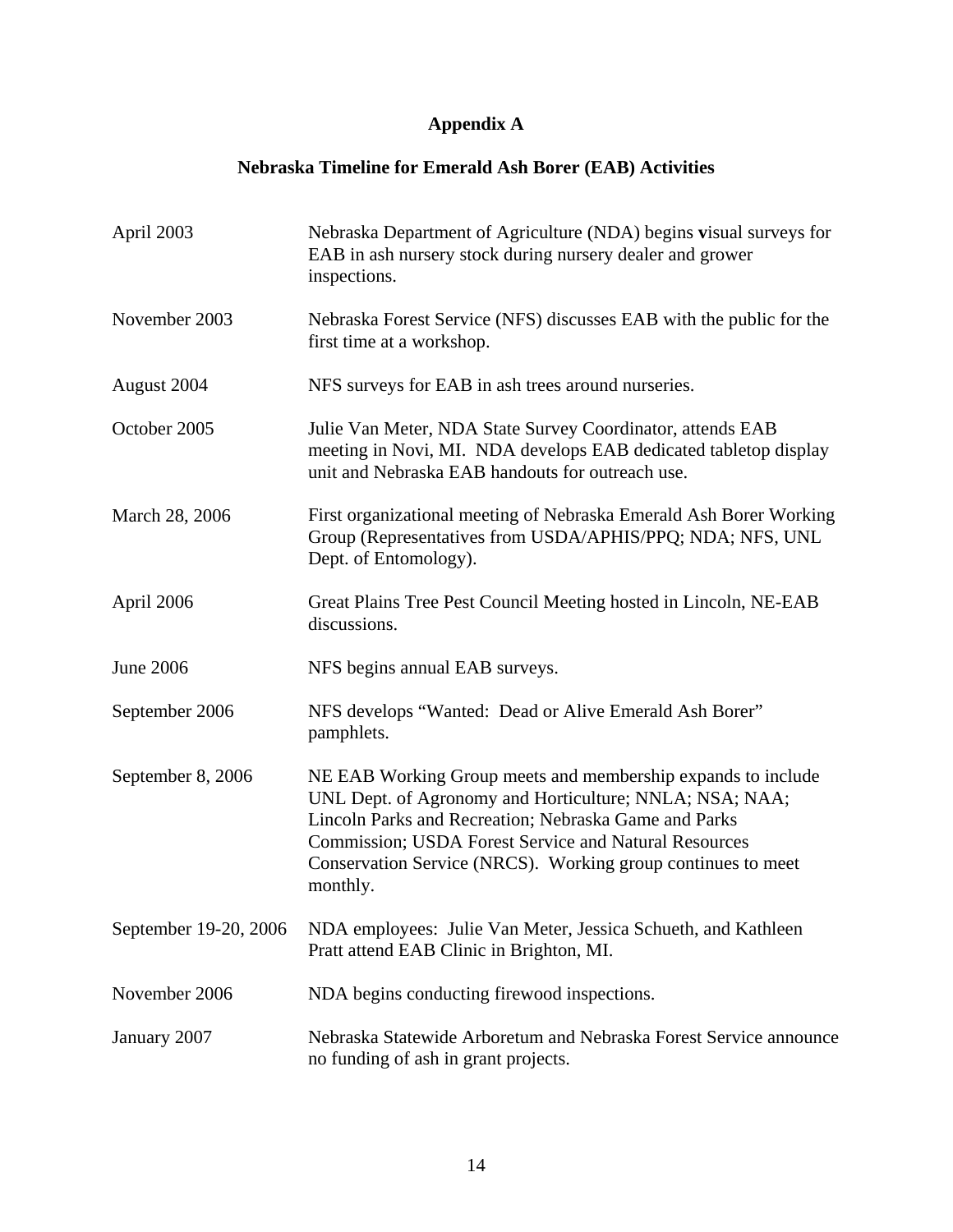| March 2007            | Nebraska Nursery and Landscape Association position statement<br>released-Potential of EAB in Nebraska.                                                                                                                                                                     |
|-----------------------|-----------------------------------------------------------------------------------------------------------------------------------------------------------------------------------------------------------------------------------------------------------------------------|
| April 2007            | Firewood recall situation involving Taylor Wood Products (IL).                                                                                                                                                                                                              |
| April 2007            | ReTree Nebraska 10-year Cooperative Initiative begins.                                                                                                                                                                                                                      |
| May 29, 2007          | USDA/APHIS/PPQ, NDA, and UNL Dept. of Entomology<br>participated in NPDN Exercise testing EAB specimen submission<br>communication chain.                                                                                                                                   |
| June 27, 2007         | USDA/APHIS/PPQ and NDA participate in ash bark peeling exercise<br>practice.                                                                                                                                                                                                |
| July 9, 2007          | NFS position statement released, NFS no longer recommends ash for<br>planting in Nebraska.                                                                                                                                                                                  |
| July 12, 2007         | NRCS agrees with NFS position statement.                                                                                                                                                                                                                                    |
| August 9, 2007        | NE EAB Working Group Meeting, Craig Kellogg, Program Director,<br>EAB Program-Brighton, MI in attendance.                                                                                                                                                                   |
| August 10, 2007       | Nebraska Arborists Association Summer Field Day, Craig Kellogg,<br>Program Director, EAB Program-Brighton, MI presents EAB<br>information to Nebraska Arborists.                                                                                                            |
| September 19-20, 2007 | USDA/APHIS/PPQ NE SPHD Vicki Wohlers attends EAB Clinic<br>Training in Brighton, MI.                                                                                                                                                                                        |
| October 4, 2007       | Great Plains Tree and Forest Invasives Initiative \$500,000 grant<br>received by NFS and state forestry agencies of North Dakota, South<br>Dakota, and Kansas to conduct ash inventories in urban and rural areas<br>and coordinate EAB educational and management efforts. |
| January 2008          | Lowe's planter product recall involving Lawson's Wood Products<br>(IN).                                                                                                                                                                                                     |
| April 2008            | The Nebraska Forest Service began producing and distributing EAB<br>detection kits to encourage and facilitate citizen involvement in EAB<br>monitoring.                                                                                                                    |
| May-September 2008    | The Nebraska Department of Agriculture in cooperation with USDA-<br>APHIS-PPQ, set 138 purple panel EAB detection traps at 50 high risk<br>introduction sites as part of the 2008 National EAB Survey.                                                                      |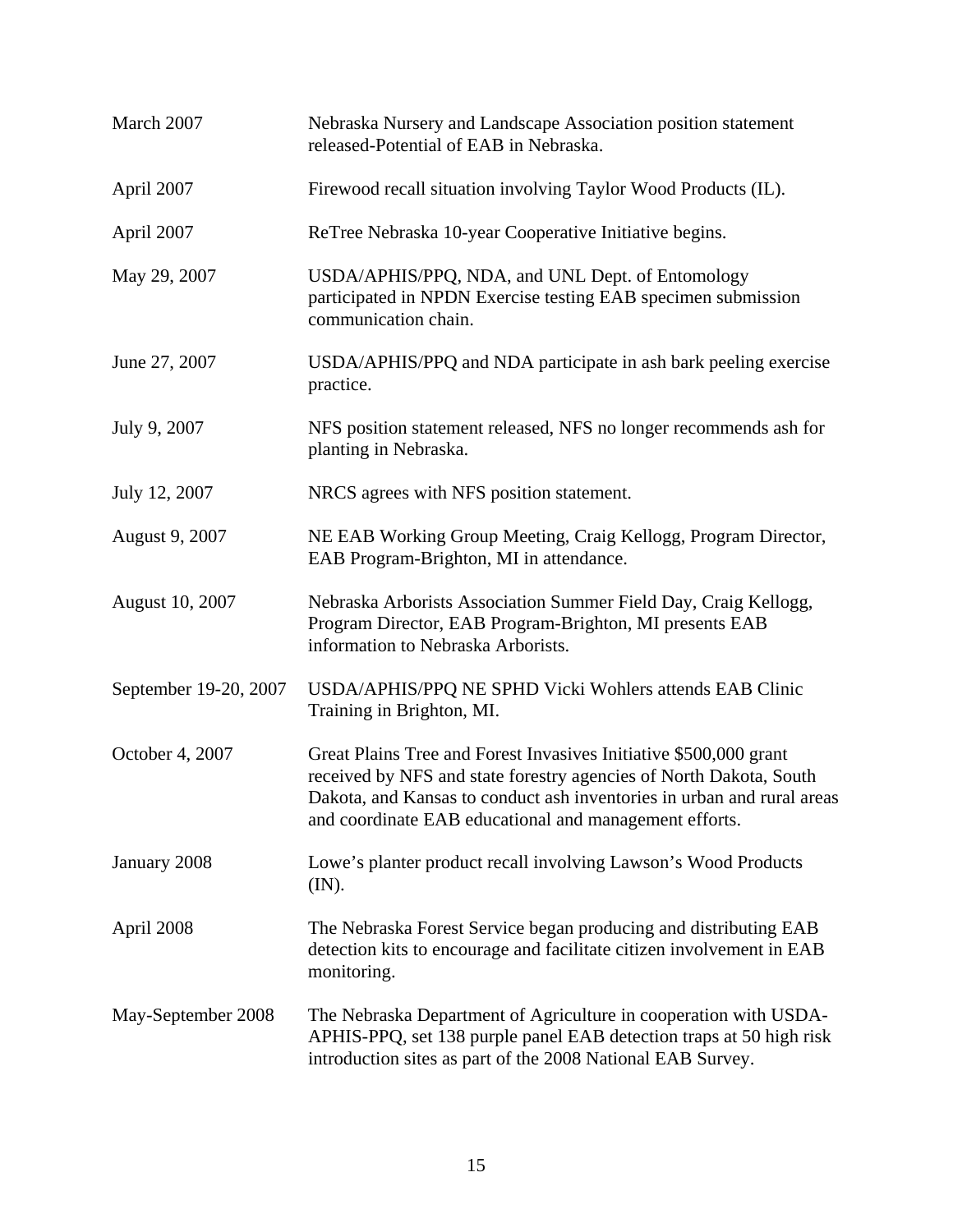## **Appendix B**

## **Citation for GAO Report**

United States Government Accountability Office. 2006. Invasive forest pests–Lessons learned from three recent infestations may aid in managing future efforts. Report to the Chairman, Committee on Resources, House of Representatives. GAO-06-353, 118 pp.

Available at: http://www.gao.gov/new.items/d06353.pdf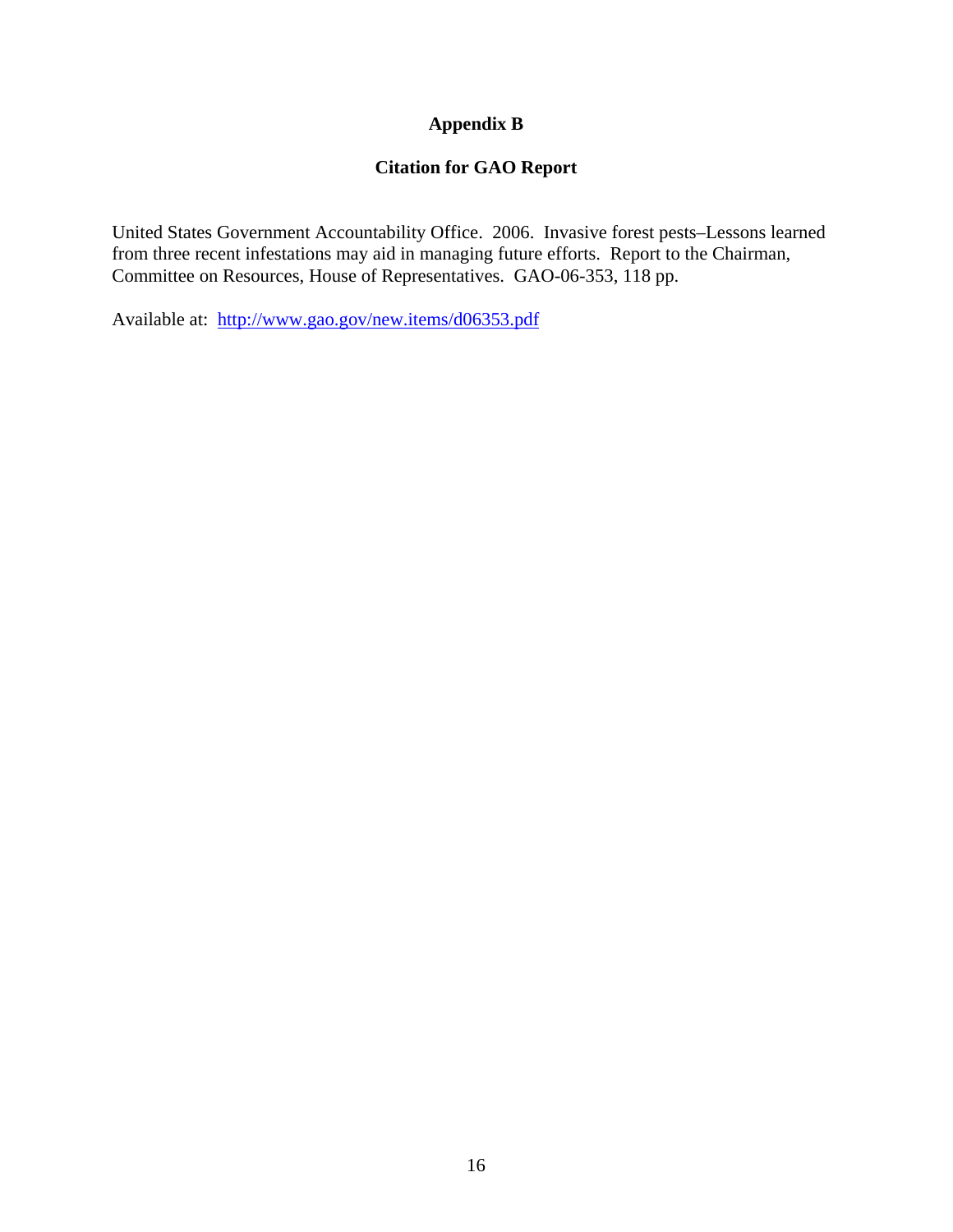#### **Appendix C**

#### **Nebraska EAB Working Group Member List**

USDA,Animal and Plant Health Inspection Service, Plant Protection and Quarantine: Vicki Wohlers, State Plant Health Director, Vicki.B.Wohlers@aphis.usda.gov Tim Miller, Plant Health Safeguarding Specialist, Timothy.P.Miller@aphis.usda.gov

Nebraska Department of Agriculture:

Julie Van Meter, State Entomologist/Program Manager, julie.vanmeter@nebraska.gov Kay Kromm, State Survey Coordinator, kay.kromm@nebraska.gov

Nebraska Forest Service:

Eric Berg, Community Forestry Program Leader, eberg2@unl.edu Mark Harrell, Forest Health Program Leader, mharrell2@unl.edu Laurie Stepanek, Forest Health Management Assistant, *Istepanek* 2@unl.edu Dennis Adams, Wood Utilization, dadams2@unl.edu Jessica Kelling, ReTree Nebraska, jkelling2@unl.edu

University of Nebraska, Entomology Department: James Kalisch, Extension Technologist, jkalisch1@unl.edu

University of Nebraska, Department of Agronomy and Horticulture: Kim Todd, Asst. Professor, ktodd2@unl.edu

Nebraska Nursery and Landscape Association: Todd Faller, fallerlandscape@alltel.net Andrew Campbell, ajc@campbellsnursery.com

Nebraska Statewide Arboretum: Justin Evertson, Assistant Director, jevertson1@unl.edu

Nebraska Arborists Association:

Robert Smith, Arborist and NAA Board, rsmith@arborday.org

USDA, Forest Service: Bill Schaupp, Entomologist, **bschaupp@fs.fed.us** 

Natural Resources Conservation Service: Constance Miller, NRCS, Nebraska State Forester, Constance.Miller@ne.usda.gov

Lincoln Parks and Recreation, Forestry Department Steve Schwab, City Forester, sschwab@lincoln.ne.gov

Nebraska Game and Parks Commission: Mike Groenwold, Horticulturist, mike.groenewold@ngpc.ne.gov

Great Plains Tree and Forest Invasives Initiative Steve Rasmussen, GPTFII Coordinator, NFS, srasmussen2@unl.edu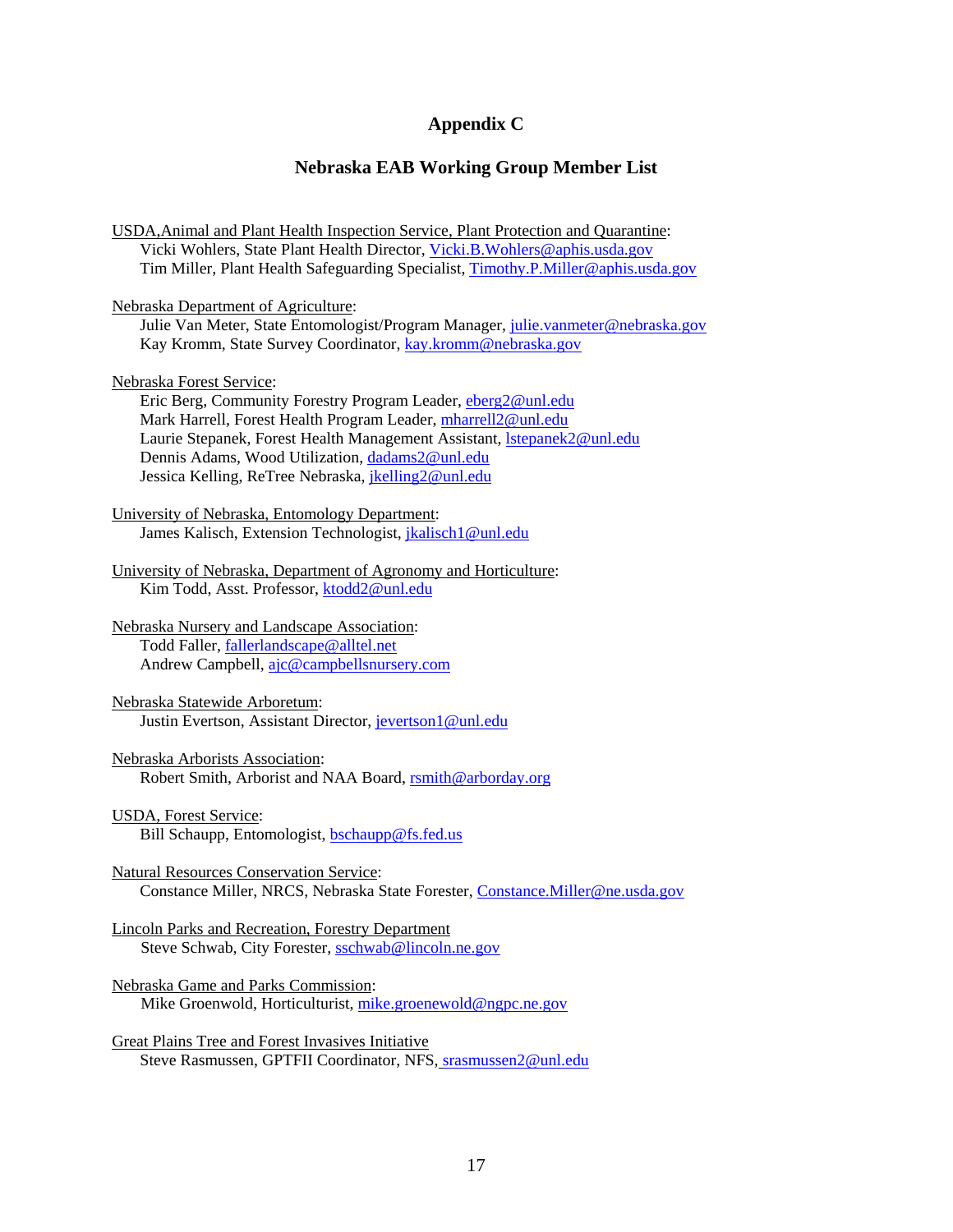#### **Appendix D**

#### **Outreach Groups and Opportunities**

#### INDUSTRY

GROUPS

#### SPECIFIC OPPORTUNITY/SUBGROUP

#### **Nursery Industry**

 Nebraska Nursery & Landscape Association NNLA newsletter Green Expo Conference Summer Field Day Nebraska Statewide Arboretum Arboretum Publications Spring Affair & other plant sales Bob Henrickson's radio show Curator trainings WESTERN Nursery & Landscape Association WESTERN e-newsletter WESTERN Annual meeting Landscape Architects University/Extension Educators University classes NebLine & other newsletters Master Gardeners John Fech's radio show National Arbor Day Foundation National Arbor Day Foundation Newsletter Plant List/Plant sales packets

#### **Arboriculture/Forestry**

Nebraska Forest Service Tree Care Workshop ReTree meetings NFS TimberTalk Shady Lane Nebraska Arborists Association NAA Newsletter Winter meeting Summer Field Day USDA, Forest Service **NRCS** National Arbor Day Foundation International Society of Arboriculture, Midwest Chapter

#### **Government Agencies/Property Managers**

 Nebraska Game & Parks Association Corp of Engineers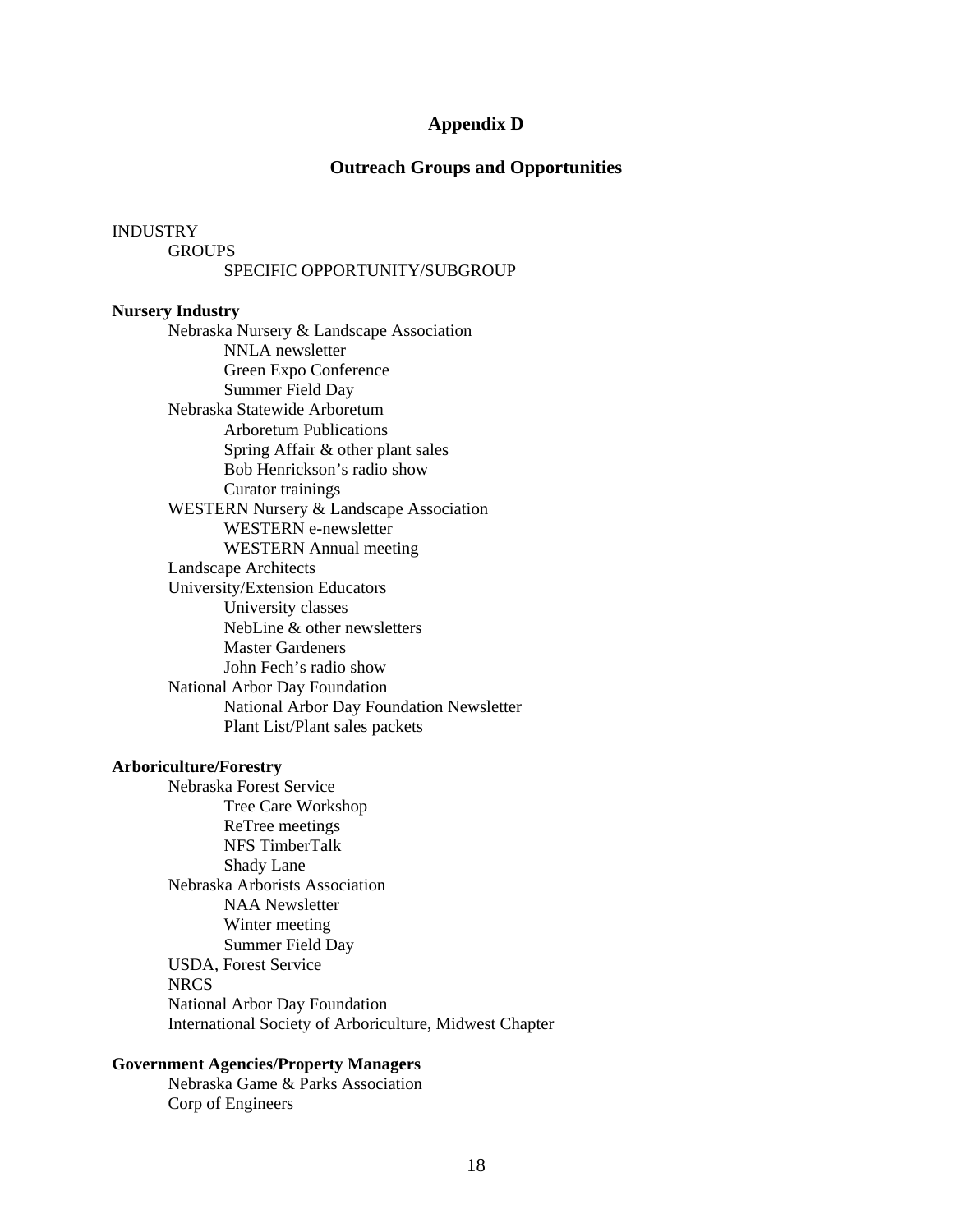Bureau of Reclamation Bureau of Land Management Bureau of Indian Affairs Mayors/City Councils Council meetings Proclamation/EAB Awareness Week League of Nebraska Municipalities Tree Boards/Municipalities Board meetings Nebraska Energy Office Utility Companies (OPPD, NPPD, LES, Norris Public Power) Public meetings Bill inserts Tree trimming door hangers Nebraska Department of Economic Development Nebraska Emergency Management Agency Nebraska Department of Environmental Quality Nebraska Board of Educational Lands and Funds

#### **Parks/Recreation/Nature Groups**

 Nebraska Game & Parks Commission Nebraskaland magazine Naturalist talks Radio & television shows Campground message boards Park bulletin boards Park/hunting license information Campground reservations Campground stewards Visitor centers Private Campgrounds Message boards Reservation systems Camp Away Public Campgrounds Message boards Reservation systems National Park Service Camping reservation systems Nebraska Recreation & Parks Association Newsletter Corps of Engineers Friends of Parks Groups Newsletter Club meetings Friends of Wilderness Park Audubon Society, Nature/Bird watching groups, Sierra Club, Nature Conservancy **Newsletters**  Club meetings Nebraska Department of Travel & Tourism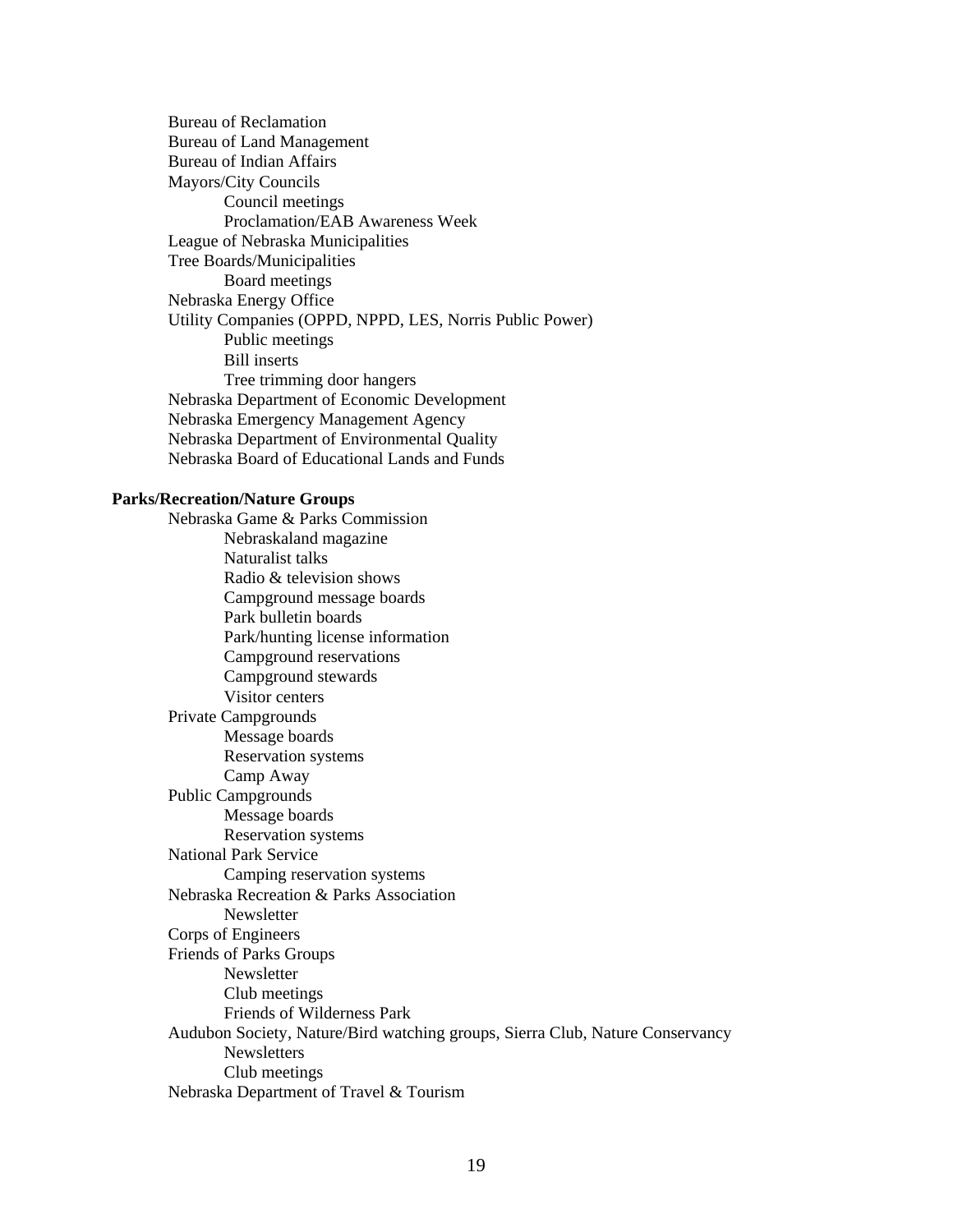Nebraska Association of Resources Districts Municipal Parks & Recreation Departments Miscellaneous outreach opportunities Nebraska Life magazine City of Lincoln Citizen Information Center Targeted outreach for firewood users (e.g. food vendors)

#### **Nature Centers/Science Education**

 Children's Museums Fontenelle Nature Association Naturalist talks Chet Ager Nature Center Naturalist talks Arbor Day Farm Science Teachers UNL Extension Educators UNL Nebraska Cooperative Unit Invasives Species Project Clubs (Scouts, FFA, 4-H, Campfire kids, science groups) Meetings Envirathon R C & D's Zoos UNL Entomology Open House

#### **Agriculture**

 Nebraska Department of Agriculture EAB Display State Fair Governor's Ag Conference Husker Harvest Days Farm Radio Network Nebraska State Fair Nebraska Beekeepers USDA, APHIS Local USDA offices Other, unspecified Camp Creek Threshers Ag Commodity newsletters

#### **Pest Control**

 Nebraska Pest Control Association Nebraska Mosquito and Vector Control Association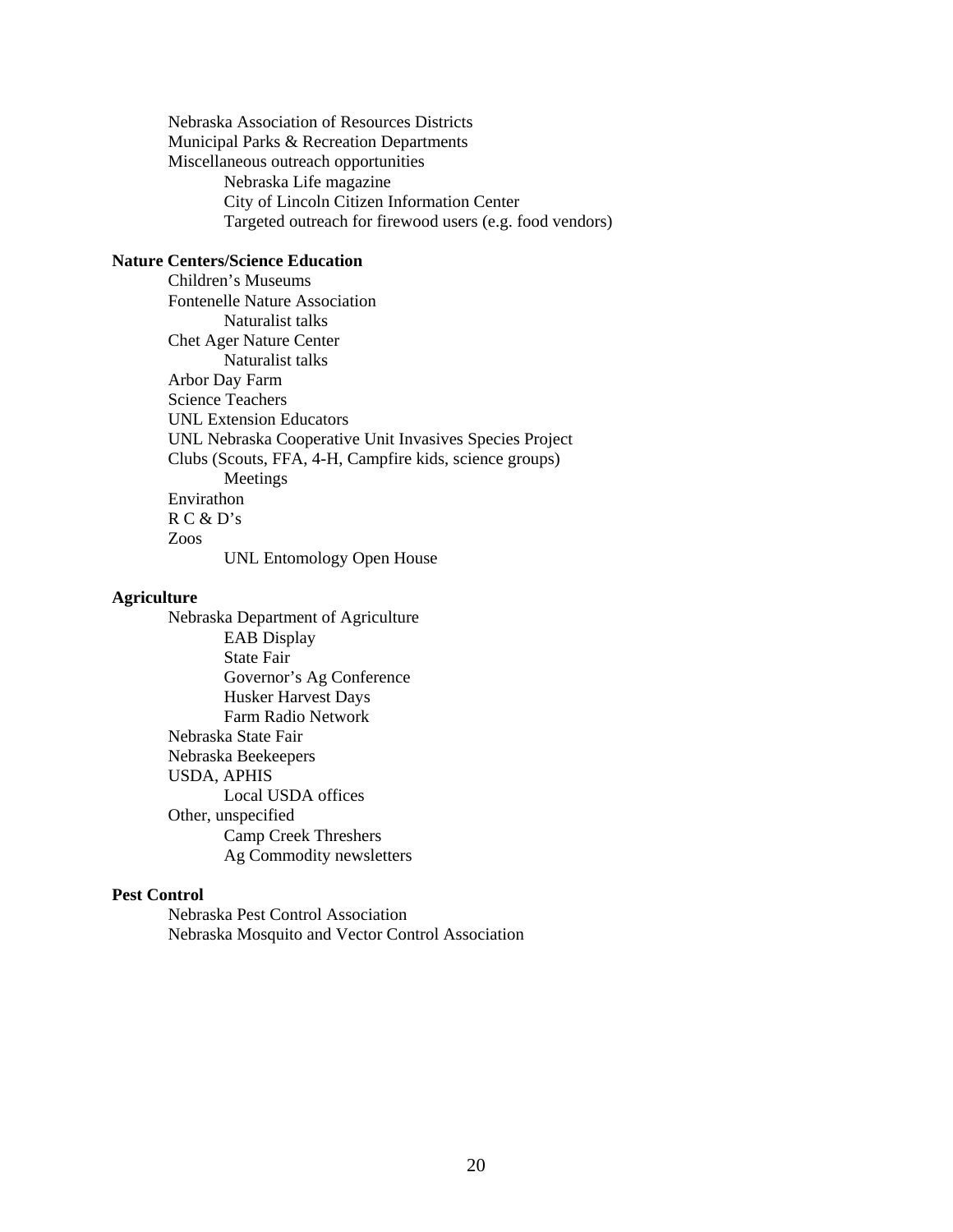## **Appendix E**

## **Estimated Nebraska Urban Forest Summary Based on 1990 Census**

| Urban Trees (all species)               | 11,243,000   |
|-----------------------------------------|--------------|
| Urban trees per capita                  | 10           |
| Urban tree cover                        | 21.10%       |
| Portion of state tree cover             | 0.90%        |
| Urban area (km2)                        | 1,061        |
| Portion of state that is urban          | 0.50%        |
| Compensatory value (million \$)         | \$7,126      |
| Carbon storage (tonnes)                 | 2,071,000    |
| Carbon storage value $(\$)$             | \$42,041,300 |
| Carbon storage (tonnes/ha)              | 19.5         |
| Gross carbon sequestration $(t/\gamma)$ | 67,000       |
| Gross carbon sequestration value (\$)   | \$1,360,100  |
| Gross carbon sequestration $(t/ha/yr)$  | 0.6          |

Source: http://www.fs.fed.us/ne/syracuse/Data/State/data\_NE.htm#statesum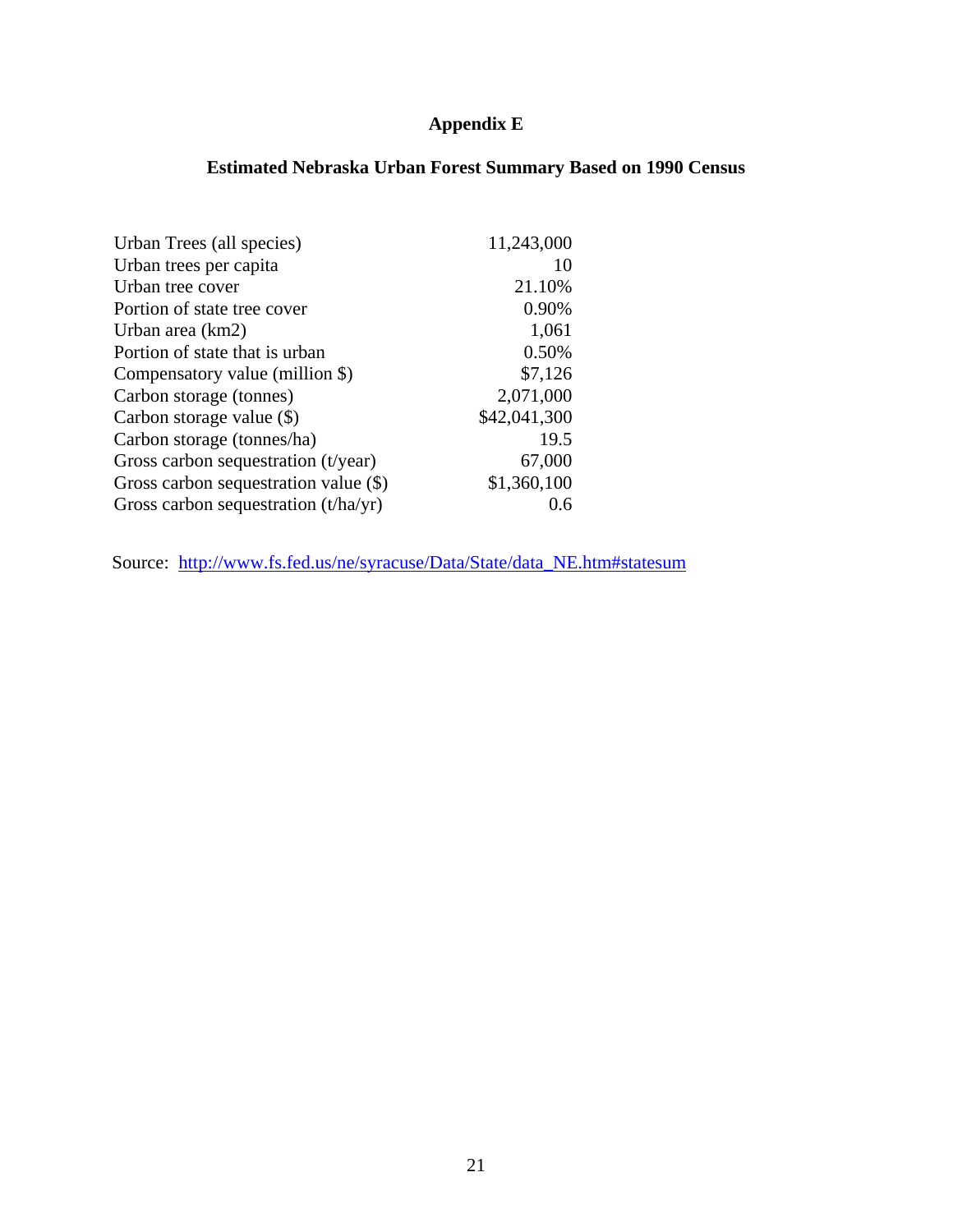### **Appendix F**

### **Estimated Emerald Ash Borer Susceptibility**



Map of percent of trees on timberland\* that could eventually be infested by emerald ash borer:

Map of number of trees on timberland that could eventually be infested by emerald ash borer:



Source: http://www.fs.fed.us/ne/syracuse/Data/Nation/data\_list\_eab.htm

\* Timberland: Forest land producing or capable of producing crops of industrial wood (more than 20 cubic ft./acre/year) and not withdrawn from timber utilization. (Definition from USDA Forest Service)